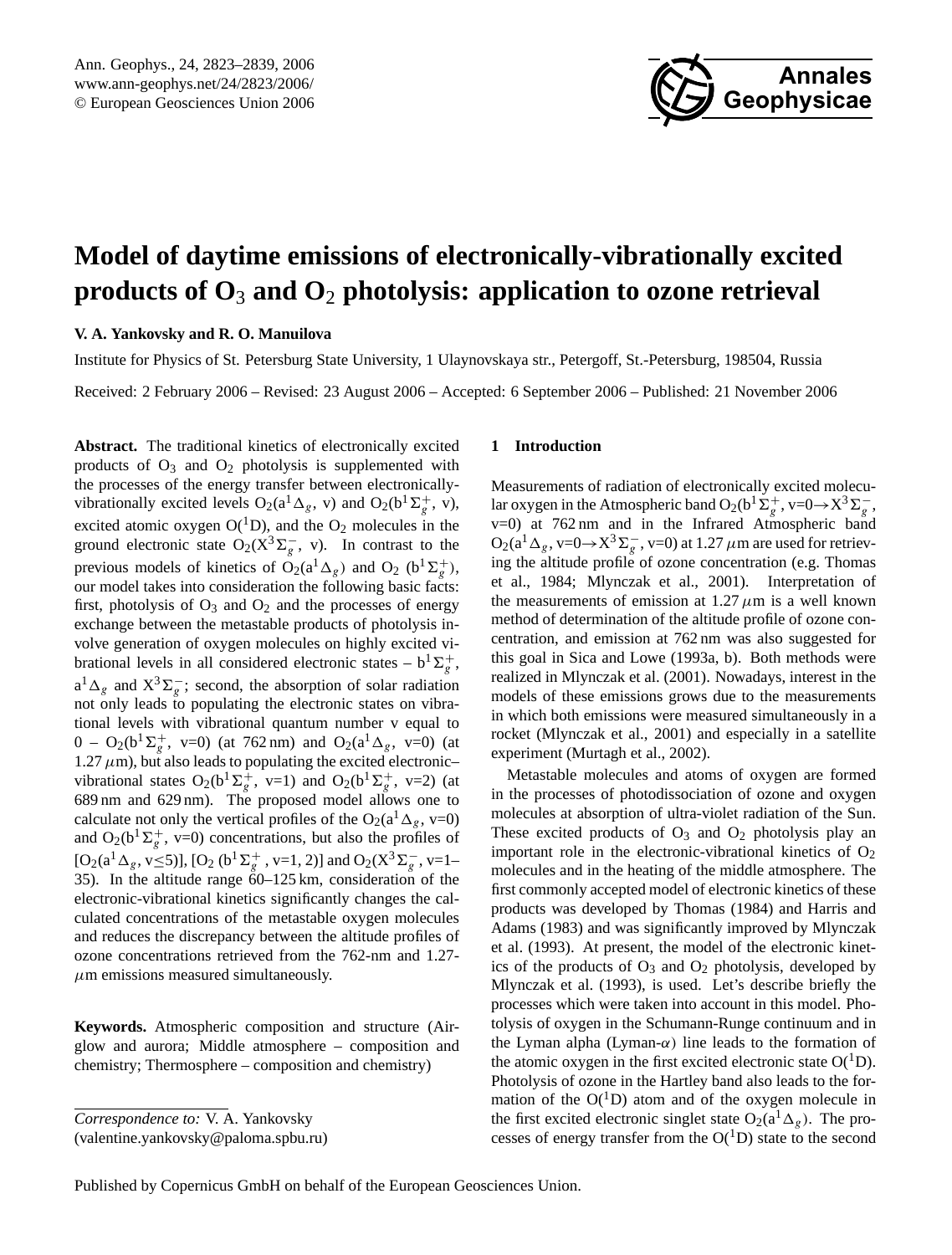excited electronic state of the O<sub>2</sub> molecule O<sub>2</sub>( $b^1\Sigma_g^+$ ) and, further, to the first electronic excited state  $O_2(a^1\Delta_g)$ , play an important role in populating these two electronic states. All these excited states of atomic and molecular oxygen  $O(^1D)$ ,  $O_2(b^1\Sigma_g^+)$ , and  $O_2(a^1\Delta_g)$  radiate. The corresponding  $O_2$ emissions take place in the Atmospheric band:

$$
O_2(b^1\Sigma_g^+, v=0) \to O_2(X^3\Sigma_g^-, v=0) + h\nu(\lambda=762 \,\text{nm}) \tag{1}
$$

and in the Infrared (IR) Atmospheric band:

$$
O_2(a^1 \Delta_g, v=0) \to O_2(X^3 \Sigma_g^-, v=0) + h\nu(\lambda=1.27 \,\mu\text{m}), \tag{2}
$$

where v is vibrational quantum number. These emissions are observed using a modern experimental technique. With the use of the kinetic scheme, suggested in Mlynczak et al. (1993), vertical profiles of the ozone abundance are retrieved from the observations of vertical profiles of these emissions (Mlynczak et al., 2001). At photolysis of ozone in the Hartley band,  $O_2(a^1\Delta_g)$  is formed with the quantum yield about 90%. It seems evident that the Infrared Atmospheric band of  $O_2$  at 1.27  $\mu$ m (2), that is formed by transition from  $O_2(a^1\Delta_g)$ , is preferable for retrieving the profiles of ozone abundance. This point of view is traditional up to present. However, simultaneously with the production of  $O_2(a^1\Delta_g)$ , the O(<sup>1</sup>D) atom is formed with the same quantum yield. Therefore, the ozone abundance retrieval could also be carried out using the emission from the state  $O_2(b^1\Sigma_g^+)$ at 762 nm (Eq. 1). In the framework of the kinetic model suggested in Mlynczak et al. (1993), it is impossible to determine which method of retrieval is more accurate.

Beginning with the publications of the studies of Sparks et al. (1980), Valentini et al. (1987), Thelen et al. (1995), it has been known that the products of  $O_3$  photolysis must also be vibrationally excited. Besides that, energy transfer from  $O(^1D)$  to  $O_2$  leads to the formation of electronicallyvibrationally excited molecules  $O_2(b^1\Sigma_g^+, v)$  (Streit et al., 1976; Lee and Slanger, 1978). Mlynczak et al. (1993) supposed that vibrational kinetics can be neglected, which is possible only if the processes of vibrational-vibrational (V-V) and vibrational-translational (V-T) energy transfer between vibrational sublevels of electronic states are much faster than collisional deactivation of electronically excited states. However, the present laboratory and theoretical data on the kinetics of the excited products of ozone and oxygen photolysis (Hwang et al., 1999; Slanger and Copeland, 2003; Dylewski et al., 2001; Kalogerakis et al., 2002; Pejakovic et al., 2005) have given new information about the processes of energy exchange between electronic-vibrational levels, which are fast enough to compete with the processes of V-V and V-T energy exchange. These works made it necessary to create a model of electronic-vibrational kinetics of the excited products of  $O_3$  and  $O_2$  photolysis because the fast processes of energy exchange between electronicallyvibrationally excited levels could not be considered in the framework of only electronic kinetics. It should also be

noted, that transitions  $O_2(b^1\Sigma_g^+, v \rightarrow X^3\Sigma_g^-, v'')$  have also been observed in atmospheric experiments. Skinner and Hays (1985), analyzing the brightness of the Atmospheric band of  $O_2$  in the daytime thermosphere measured by the Dynamic Explorer 2 in the altitude interval 60–300 km, took into account the contributions of transitions  $O_2(b^1\Sigma_g^+)$ ,  $v \rightarrow X^3 \Sigma_g^-$ , v'') for bands (0-0), (1-1), (2-2). We will show in this study that the traditional kinetics of electronically excited products of  $O_3$  and  $O_2$  photolysis should be supplemented with the processes of energy transfer between electronically-vibrationally excited levels  $O_2(a^1\Delta_g, v)$  and  $O_2(b^1\Sigma_g^+, v)$ , excited atomic oxygen  $O(^1D)$  and the  $O_2$ molecules in the ground electronic state O<sub>2</sub>( $X^3 \Sigma_g^-$ , v). In contrast to the previous models of kinetics of  $O_2(a^1\Delta_g)$  and  $O_2$  (b<sup>1</sup> $\Sigma_g^+$ ), our model takes into consideration the following basic facts: first, photolysis of  $O_3$  and  $O_2$  and the processes of energy exchange between the metastable products of photolysis involve generation of oxygen molecules on highly excited vibrational levels in all considered electronic states –  $b^1\Sigma_g^+$ ,  $a^1\Delta_g$  and  $X^3\Sigma_g^-$ ; second, the absorption of solar radiation not only leads to populating the electronic states on vibrational levels with vibrational quantum number v equal to  $0 - O_2(b^1\Sigma_g^+, v=0)$  (at 762 nm) and  $O_2(a^1\Delta_g, v=0)$  (at 1.27  $\mu$ m), but also leads to populating the excited electronicvibrational states  $O_2(b^1\Sigma_g^+, v=1)$  and  $O_2(b^1\Sigma_g^+, v=2)$  (at the 689 nm and 629 nm). In the framework of this study we will compare the models of pure electronic and electronicvibrational kinetics and show the difference between the two models for the direct problem of calculations of the volume emission rates of the 762-nm and 1.27- $\mu$ m bands and for the inverse problem of ozone retrieval from both emissions. As it will be shown below, considering the electronic-vibrational kinetics significantly changes the calculated concentrations of the metastable oxygen molecules above 60 km and reduces the discrepancy between the altitude profiles of ozone concentrations retrieved from the 762-nm and 1.27- $\mu$ m emissions measured simultaneously.

# **2 Kinetics of electronically-vibrationally excited products of O**<sup>3</sup> **and O**<sup>2</sup> **photodissociation in the middle atmosphere**

In Fig. 1, the scheme of electronic-vibrational kinetics of the products of  $O_3$  and  $O_2$  photolysis is presented. The excited electronic states are shown by bold lines, and the vibrational levels of these electronic states are shown by thin lines. The vibrational number is denoted by the letter v. The circles with italic letters in Fig. 1 denote all types of processes that were taken into account. References to the values of the rates of photodissociation of  $O_2$  and  $O_3$  and of photoexcitation of  $O_2$  used in this study are presented in Table 1, and references to the values of the rate constants of the considered processes are presented in Tables 2–5. Let's describe the processes under consideration.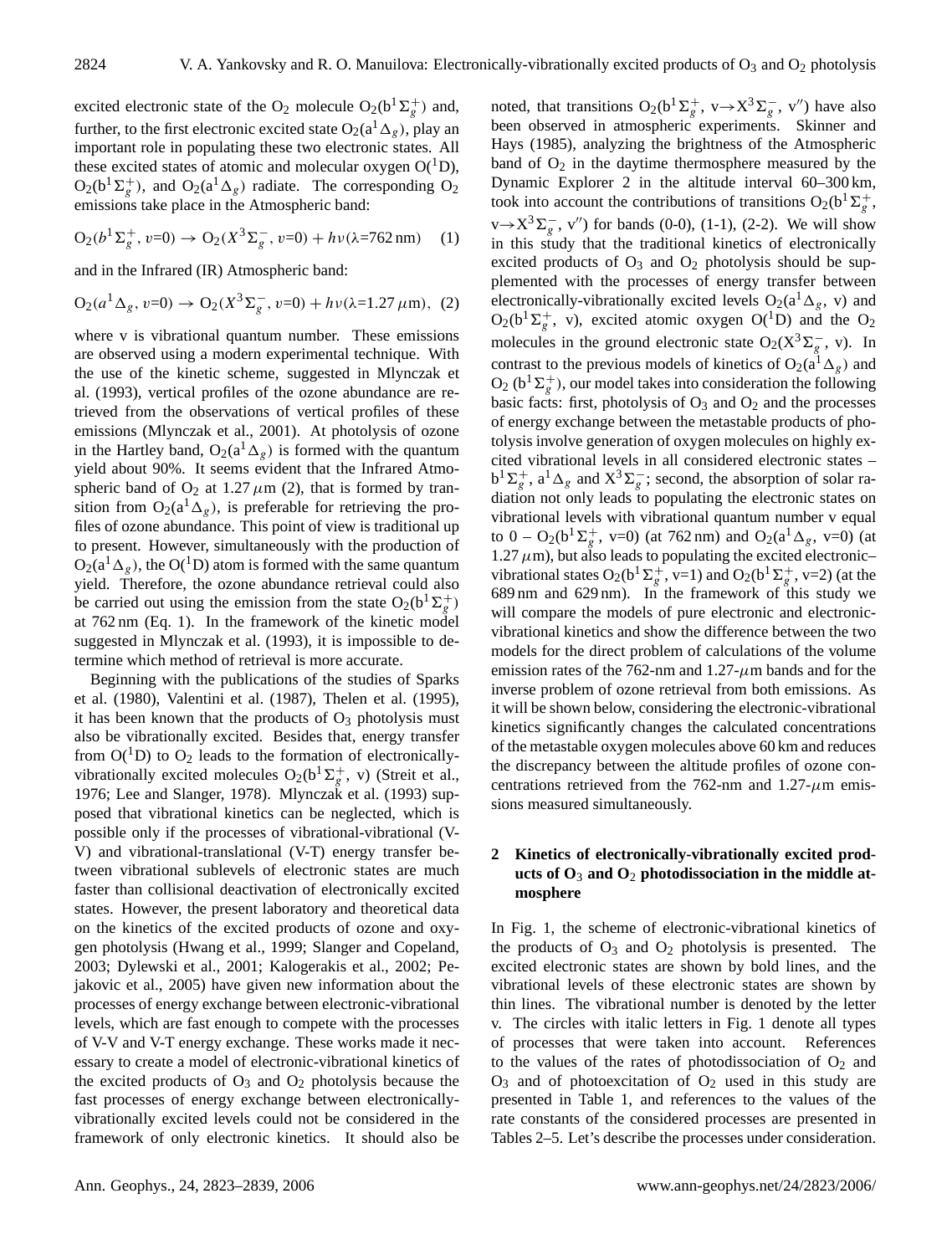

**Fig. 1.** The scheme of electronic-vibrational kinetics of the products of O<sub>3</sub> and O<sub>2</sub> photolysis in the middle atmosphere.

Table 1. Processes of O<sub>2</sub> and O<sub>3</sub> photodissociation and photoexcitation. Short notations for electronically excited states of oxygen molecule in Tables 1–5:  $O_2(b^1\Sigma_g^+$ , v)= $O_2(b, v)$ ,  $O_2(a^1\Delta_g, v) = O_2(a, v)$ ,  $O_2(X^3\Sigma_g^-$ , v)= $O_2(X, v)$ . J – rate of photodissociation and photoexcitation at the top of the atmosphere,  $F -$ quantum yield of the products.

| Reaction                                                                                                                                                                                                                                                                                                                                 | $J(s^{-1})$            | F                                                                               | Ref.                                                                                                                                                                                                                               |
|------------------------------------------------------------------------------------------------------------------------------------------------------------------------------------------------------------------------------------------------------------------------------------------------------------------------------------------|------------------------|---------------------------------------------------------------------------------|------------------------------------------------------------------------------------------------------------------------------------------------------------------------------------------------------------------------------------|
| $O_2 + h\nu(SRC) \rightarrow O(^3P) + O(^1D)$                                                                                                                                                                                                                                                                                            | $2.60\times10^{-6}$    | 1.0                                                                             | Rodrigo et al. (1986), DeMore et<br>al. (1997)                                                                                                                                                                                     |
| $O_2 + h\nu$ (Lyman- $\alpha$ ) $\rightarrow$ O( <sup>3</sup> P)+O( <sup>1</sup> D)                                                                                                                                                                                                                                                      | $3.40\times10^{-9}$    | $0.48 - 0.58$                                                                   | Rodrigo et al. (1986), Reddmann and<br>Uhl (2003)                                                                                                                                                                                  |
| $O_3 + h\nu \rightarrow O_2(X, v=0-35)+O(^3P)$<br>$O_3 + h\nu \rightarrow O_2(a, 5) + O(^1D)$<br>$O_3 + h\nu \rightarrow O_2(a, 4) + O(^1D)$<br>$O_3 + h\nu \rightarrow O_2(a, 3) + O(^1D)$<br>$O_3 + h\nu \rightarrow O_2(a, 2) + O(^1D)$<br>$O_3 + h\nu \rightarrow O_2(a, 1) + O(^1D)$<br>$O_3 + h\nu \rightarrow O_2(a, 0) + O(^1D)$ | $8.00\times10^{-3}$    | $0.10*$<br>$0.045*$<br>$0.072*$<br>$0.072*$<br>$0.135*$<br>$0.135*$<br>$0.441*$ | Svanberg et al. (1995)<br>Michelson et al. (1994),<br>Sparks et al. (1980),<br>Thelen et al. (1995),<br>Valentini et al. (1987),<br>Ball et al. (1995),<br>Klais et al. (1980),<br>DeMore et al. (1997),<br>Dylewski et al. (2001) |
| $O_2 + h\nu(762 \text{ nm band}) \rightarrow O_2(b, 0)$                                                                                                                                                                                                                                                                                  | $5.35 \times 10^{-9}$  |                                                                                 | Bucholtz et al. (1986), Mlynczak et al.<br>(1996)                                                                                                                                                                                  |
| $O_2 + h\nu$ (689 nm band) $\rightarrow$ $O_2(b, 1)$                                                                                                                                                                                                                                                                                     | $2.94 \times 10^{-10}$ |                                                                                 |                                                                                                                                                                                                                                    |
| $O_2 + h\nu$ (629 nm band) $\rightarrow$ $O_2(b, 2)$                                                                                                                                                                                                                                                                                     | $7.94 \times 10^{-12}$ |                                                                                 |                                                                                                                                                                                                                                    |
| $O_2 + h\nu (1.27 \mu m) \rightarrow O_2(a, 0)$                                                                                                                                                                                                                                                                                          | $1.54 \times 10^{-10}$ |                                                                                 |                                                                                                                                                                                                                                    |

\* – Presented values are quantum yields for  $\lambda$ =254 nm, however, all calculations of the rate of O<sub>3</sub> photodissociation in the Hartley band are carried out for the values of quantum yields depending on wave length (Yankovsky and Kuleshova, 2006).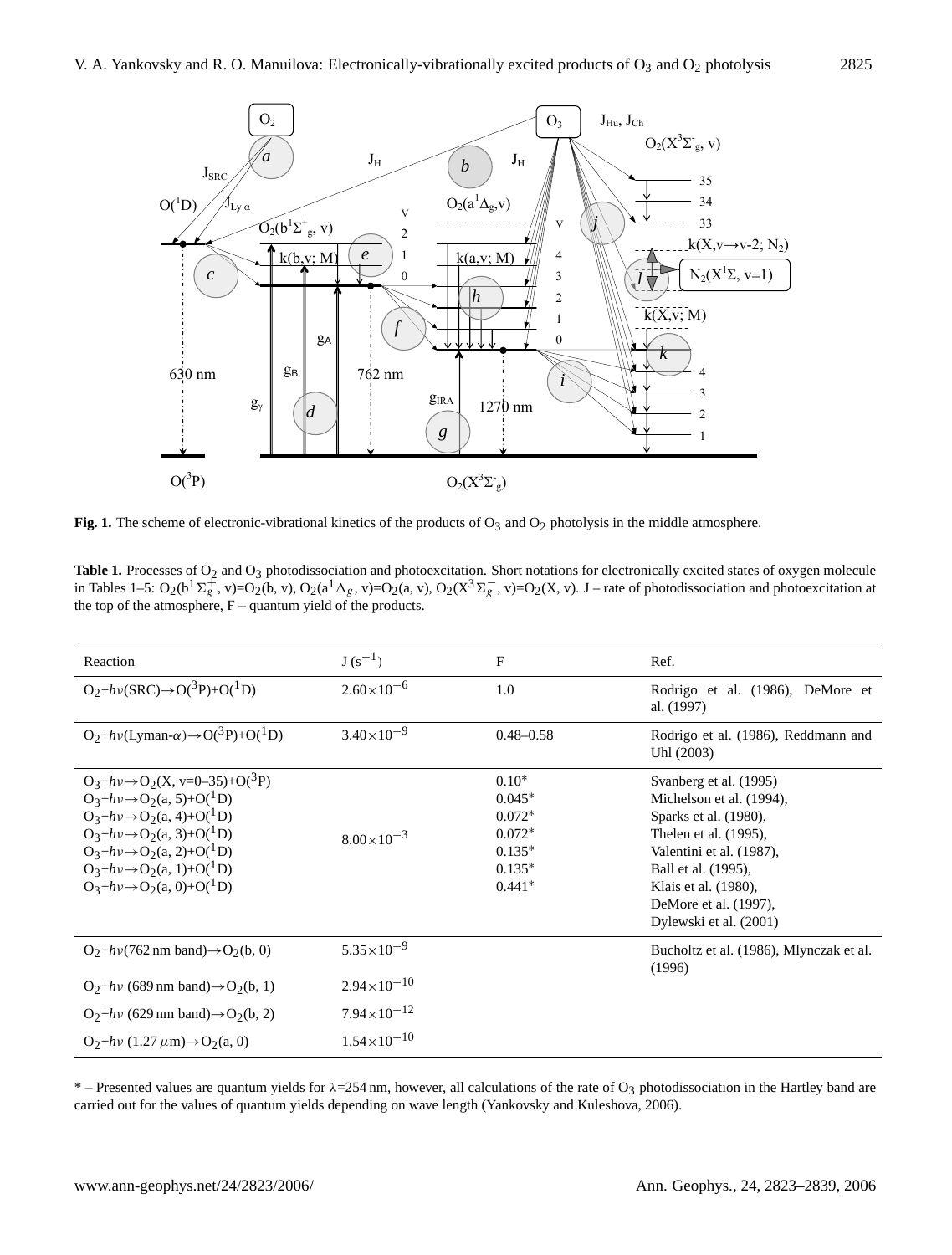| Reaction                                                | $A(s^{-1})$ ,<br>K $\rm (cm^3 \, s^{-1})$ | F      | Ref.                                                                      |
|---------------------------------------------------------|-------------------------------------------|--------|---------------------------------------------------------------------------|
| $O(^1D) \rightarrow O + h\nu$ (630 nm)                  | $9.0\times10^{-3}$                        |        | DeMore et al. (1997)                                                      |
| $O(^1D) + O \rightarrow 2O$                             | $4.0\times10^{-12}$                       |        | Yee et al. (1990)                                                         |
| $O(^1D)+O_2 \rightarrow O_2(b, 1)+O$                    | $3.2 \times 10^{-11}$ e <sup>67</sup> /T  | 0.40   | Streit et al. (1976), Lee and Slanger<br>$(1978)$ , Green et al. $(2000)$ |
| $O(^1D)+O_2 \rightarrow O_2(b, 0)+O$                    |                                           | 0.55   |                                                                           |
| $O(^{1}D)+O_2 \rightarrow O_2(a, 0 \text{ or } X, 0)+O$ |                                           | < 0.05 |                                                                           |
| $O(^1D)+O_3\rightarrow 2O_2$                            | $2.4 \times 10^{-10}$                     |        | Atkinson et al. (1997)                                                    |
| $O(^1D)+N_2\rightarrow O+N_2$                           | $2.0\times10^{-11}$ e <sup>107</sup> /T   | 0.67   | DeMore et al. (1997), Tully (1974)                                        |
| $O(^1D)+N_2 \rightarrow O+N_2(v<7)$                     |                                           | 0.33   |                                                                           |

**Table 2.** Processes of  $O(^{1}D)$  deactivation. A – Einstein coefficient, K – rate constant of reaction, other symbols as in Table 1.

 $a$  – photolysis of  $O_2$  in the Schumann-Runge continuum (SRC) in the 120–174-nm region and in the Lyman- $\alpha$ line (Table 1):

$$
O_2 + h\nu (SRC, Lyman - \alpha) \rightarrow O(^1D) + O(^3P); \tag{3}
$$

these processes are the main sources of  $O(^1D)$  atoms above 80 km (e.g. Rodrigo et al., 1986);

 **– photolysis of**  $O_3$  **in the singlet channel (the Hartley** band at 200–310 nm) (Table 1):

$$
O_3 + h\nu
$$
 (the Hartley band)  $\rightarrow$   $O_2(a^1 \Delta_g, \nu=0-5)+O(^1D)$ ; (4)

 $c$  –  $EE'$  transfer of electronic excitation energy from the  $O(^1D)$  atom to the oxygen molecule. The process of energy transfer from  $O(^1D)$  excites not only vibrational level 0, but also vibrational level 1 of the electronic state  $O_2(b^1\Sigma_g^+)$  (Table 2):

$$
O({}^{1}D) + O_{2}(X^{3}\Sigma_{g}^{-}, \ v=0) \rightarrow O_{2}(b^{1}\Sigma_{g}^{+}, \ v \le 1) + O({}^{3}P); (5)
$$

*d* – excitation of all three considered vibrational levels of the electronic state  $O_2(b^1\Sigma_g^+)$  due to direct absorption of solar radiation. The rates of absorption at 762, 689 and 629 nm were taken from Bucholtz et al. (1986); Mlynczak and Marshall (1996) (Table 1):

 $O_2 + h\nu$  (762; 689; 629 nm)  $\rightarrow O_2(b^1\Sigma_g^+, v=0, 1, 2),$  (6) respectively;

 $e$  – quenching of vibrational excitation of O<sub>2</sub>(b<sup>1</sup> $\Sigma_g^+$ , v $\geq$ 1) due to intramolecular near resonance electronic-electronic (EE) exchange (Table 3):

$$
O_2(b^1\Sigma_g^+, v \le 2) + O_2(X^3\Sigma_g^-, v=0)
$$
  
\n
$$
\rightarrow O_2(X^3\Sigma_g^-, v \le 2) + O_2(b^1\Sigma_g^+, v=0);
$$
\n(7)

a specific feature of this type of reaction is that the electronic level changes in the initially excited oxygen molecule, while the vibrational quantum number v remains unchanged, and electronic excitation transfers to the collisional partner. Such reactions are from 2 to 3 orders of magnitude faster than the reactions of intermolecular energy transfer between electronic levels (reactions of the type  $f$  in Fig. 1);

 $f$  – formation of O<sub>2</sub>(a<sup>1</sup>  $\Delta_g$ , v=0–3) at collisional quenching of O<sub>2</sub>(b<sup>1</sup> $\Sigma_g^+$ , v=0) by the electronic-vibrational (EV) type of the energy exchange (Table 2):

$$
O_2(b^1\Sigma_g^+, v=0) + M(=O_2, N_2, O(^3P), O_3, CO_2) \n\to O_2(a^1\Delta_g, v \le 3) + M;
$$
\n(8)

 $g$  – the process of excitation of O<sub>2</sub>(a<sup>1</sup> $\Delta_g$ , v=0) due to direct absorption of solar radiation (Table 1):

$$
O_2 + h\nu(1.27 \,\mu\text{m}) \to O_2(a^1 \Delta_g, \nu=0); \tag{9}
$$

 $h$  – the process of EE quenching of O<sub>2</sub>(a<sup>1</sup> $\Delta_g$ , v), similar to the channel *e* (Table 4):

$$
O_2(a^1 \Delta_g, v) + O_2(X^3 \Sigma_g^-, v=0)
$$
  
\n
$$
\rightarrow O_2(X^3 \Sigma_g^-, v) + O_2(a^1 \Delta_g, v=0);
$$
\n(10)

*i* – quenching of O<sub>2</sub> (a<sup>1</sup> $\Delta_g$ , v=0) of the type similar to EVexchange (Table 4):

$$
O_2(a^1 \Delta_g, v=0) + O_2(X^3 \Sigma_g^-, v=0)
$$
  
\n
$$
\rightarrow O_2(X^3 \Sigma_g^-, v \le 5) + O_2(X^3 \Sigma_g^-, v''=5-v); \qquad (11)
$$

*j* – excitation of the vibrational levels of the ground electronic state O<sub>2</sub>( $X^3 \Sigma_g^-$ , v) at ozone photolysis in the triplet channel (the Hartley, Huggins, and Chappius bands in the region from 200 to 600 nm); these levels are excited up to  $v=35$  (Table 1):

$$
O_3 + h\nu \to O_2(X^3 \Sigma_g^-, \nu \le 35) + O(^3 P); \tag{12}
$$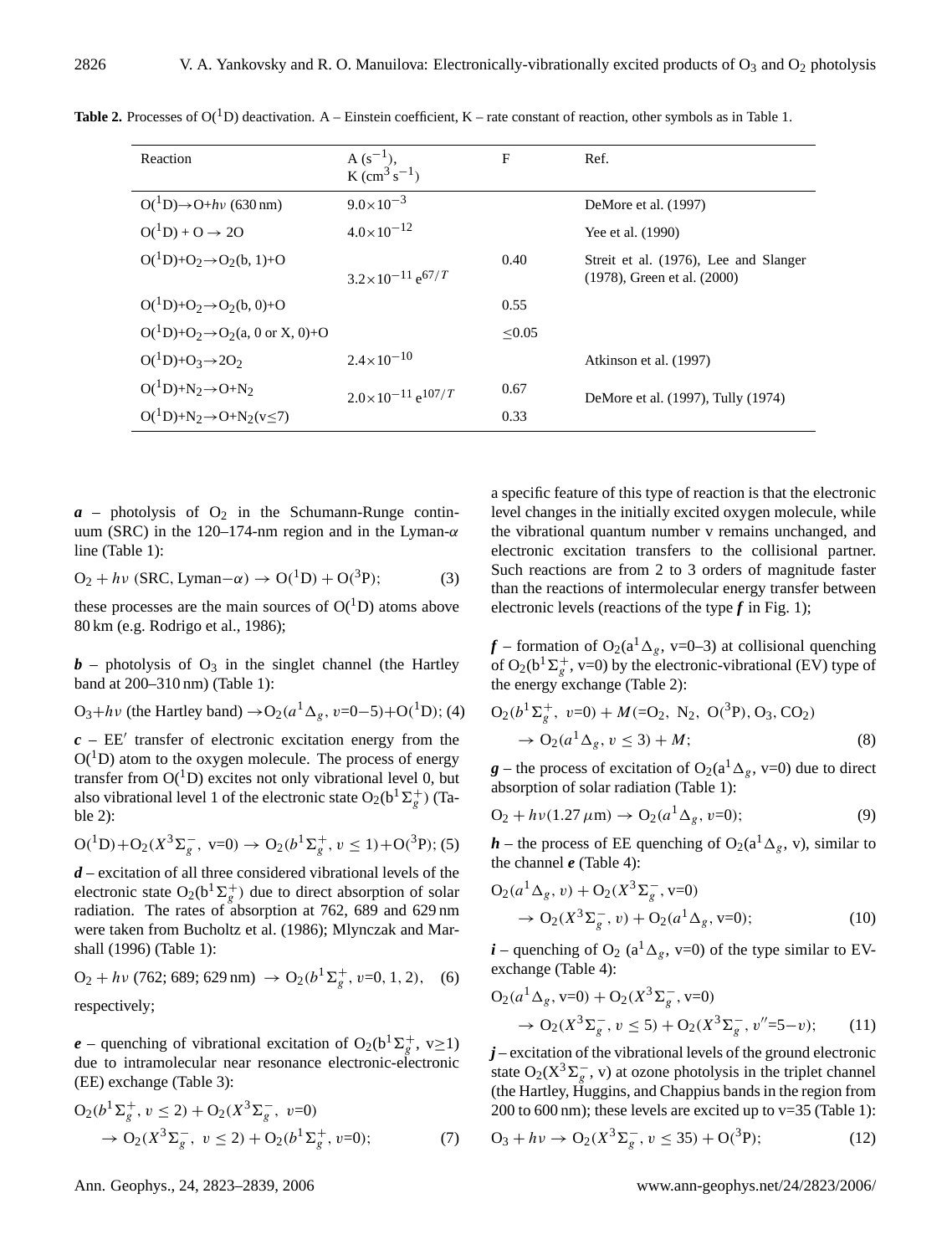| Reaction                                            | $A(s^{-1})$ ,<br>$K$ (cm <sup>3</sup> s <sup>-1</sup> )              | $\mathbf F$ | Ref.                                                |  |
|-----------------------------------------------------|----------------------------------------------------------------------|-------------|-----------------------------------------------------|--|
| $O_2(b, 2) \rightarrow O_2(X, 2)+hv$ (780 nm)       | $5.4\times10^{-2}$                                                   |             | Yankovsky (1991)                                    |  |
| $Q_2(b, 2)+Q \rightarrow Q_2(b, 1)+Q$               | $1.1 \times 10^{-11}$                                                |             |                                                     |  |
| $O_2(b, 2)+O_2 \rightarrow O_2(X, 2)+O_2(b, 0)$     | $1.2 \times 10^{-11}$ e <sup>-596</sup> /T<br>$3.15 \times 10^{-12}$ |             | Kalogerakis et al. (2002),<br>Yankovsky (1991)      |  |
| $O_2(b, 2)+N_2 \rightarrow O_2(b, 1)+N_2$           | ${<}2{\times}10^{-14}$                                               |             | Hwang et al. (1999)                                 |  |
| $O_2(b, 2)+O_3 \rightarrow 2O_2+O$                  | $2.9 \times 10^{-10}$                                                |             | Yankovsky (1991)                                    |  |
| $O_2(b, 1) \rightarrow O_2(X, 1) + hv$ (771 nm)     | $7.0\times10^{-2}$                                                   |             | Krupenie (1972)                                     |  |
| $O_2(b, 1)+O \rightarrow O_2(b, 0)+O$               | $4.5 \times 10^{-12}$                                                |             | Pejakovic et al. (2005)                             |  |
| $O_2(b, 1)+O_2 \rightarrow O_2(X, 1)+O_2(b, 0)$     | $4.2 \times 10^{-11}$ e <sup>-312</sup> /T                           |             | Kalogerakis et al. (2002)                           |  |
| $O_2(b, 1) + N_2 \rightarrow O_2(b, 0) + N_2$       | $< 5 \times 10^{-13}$                                                |             | Hwang et al. (1999)                                 |  |
| $O_2(b, 1)+O_3 \rightarrow 2O_2+O$                  | $<$ 3 $\times$ 10 <sup>-10</sup>                                     |             | Yankovsky (1991)                                    |  |
| $O_2(b, 0) \rightarrow O_2(X, 0) + hv$ (762 nm)     | $7.58 \times 10^{-2}$                                                |             | Mlynczak et al. (1993)                              |  |
| $O_2(b, 0) + O \rightarrow O_2(a, 0) + O$           | $8.0 \times 10^{-14}$                                                | 0.75        | Atkinson et al. (1997), Hady-Ziane et<br>al. (1992) |  |
| $O_2(b, 0) + O \rightarrow O_2(X, 0) + O$           |                                                                      | 0.25        |                                                     |  |
| $O_2(b, 0) + O_2 \rightarrow O_2(a, 0) + O_2(X, 3)$ |                                                                      | 0.230       |                                                     |  |
| $O_2(b, 0) + O_2 \rightarrow O_2(a, 1) + O_2(X, 2)$ | $3.9 \times 10^{-17}$                                                | 0.525       | Klingshirn and Maier (1985)                         |  |
| $O_2(b, 0) + O_2 \rightarrow O_2(a, 2) + O_2(X, 1)$ |                                                                      | 0.226       |                                                     |  |
| $O_2(b, 0) + O_2 \rightarrow O_2(a, 3) + O_2(X, 0)$ |                                                                      | 0.019       |                                                     |  |
| $O_2(b, 0) + N_2 \rightarrow$ products              | $2.1 \times 10^{-15}$                                                |             | Atkinson et al. (1997), see text                    |  |
| $O2(b, 0) + CO2 \rightarrow O2(a, 0) + CO2$         | $4.2 \times 10^{-13}$                                                |             | Atkinson et al. (1997)                              |  |
| $O_2(b, 0) + O_3 \rightarrow O_2(a, 0) + O_3$       | $2.2 \times 10^{-11}$                                                | 0.3         | Amimoto et al. (1980), Atkinson et al.<br>(1997)    |  |

**Table 3.** Processes of deactivation of  $O_2(b^1\Sigma_g^+, v)$ . Symbols as in Tables 1 and 2.

 $k$  – the processes of vibrational-vibrational (V-V) and vibrational-translational (V-T) deexcitation of vibrational levels O<sub>2</sub>( $X^3 \Sigma_g^-$ , v) for v=1–35 (Table 5):

$$
O_2(X^3 \Sigma_g^-, v \le 35) + O_2(X^3 \Sigma_g^-, v=0)
$$
  
\n
$$
\rightarrow O_2(X^3 \Sigma_g^-, v-1) + O_2(X^3 \Sigma_g^-, v=1),
$$
\n(13)

$$
O_2(X^3 \Sigma_g^-, v \le 35) + M(=O_2, N_2, O(^3 P), O_3)
$$
  
\n
$$
\rightarrow O_2(X^3 \Sigma_g^-, v-1) + M;
$$
 (14)

*l* – the process of VV two-quantum transition in collisions of  $O_2(X^3\Sigma_g, v)$  with N<sub>2</sub> for v=12–26 (Table 5):

$$
O_2(X^3 \Sigma_g^-, 12 \le v \le 26) + N_2(X^1 \Sigma, v=0)
$$
  
\n
$$
\rightarrow O_2(X^3 \Sigma_g^-, v-2) + N_2(X^1 \Sigma, v=1).
$$
 (15)

The vibrational levels of the ground electronic state are populated by the processes of electronic-vibrational (EV) energy exchange with the state  $O_2(a^1\Delta_g, v=0)$  (Eq. 11). As it was noted above, at ozone photolysis in the Hartley, Huggins and Chappius bands, the vibrational levels of the ground electronic level O<sub>2</sub>( $X^3 \Sigma_g^-$ , v) are excited up to the value of v=35 (Eq. 12). Other processes which populate vibrational levels are the processes of EE exchange with the corresponding levels of the electronic states O<sub>2</sub>( $b^{\bar{T}}\Sigma_g^+$ , v) for v=0–2 (Eq. 6) and O<sub>2</sub>( $a^{1} \Delta_{g}$ , v) for v=1–5 (Eq. 10).

In Table 1 the rates of photodissociation of  $O_2$  and  $O_3$  and of photoexcitation of O<sub>2</sub>(b<sup>1</sup> $\Sigma_g^+$ , v) and O<sub>2</sub>(a<sup>1</sup> $\Delta_g$ , v=0) used in this study are presented. The quantum yield of  $O(^1D)$  formation in the  $O_2$  photolysis in the Schumann-Runge continuum is equal to 1 (DeMore et al., 1997). For O<sub>3</sub> photolysis in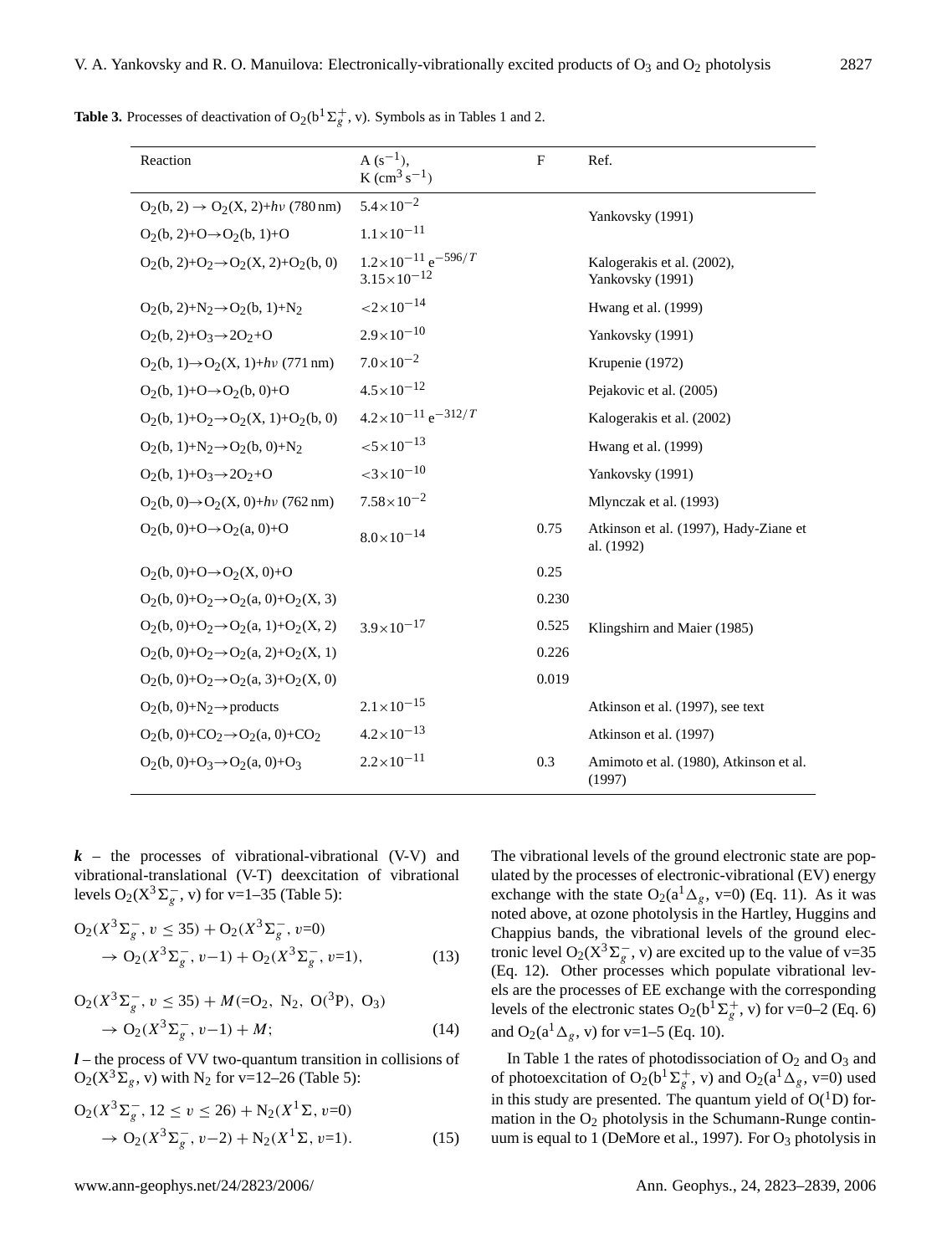| Reaction                                                | $A(s^{-1}),$<br>K $\rm (cm^3 \, s^{-1})$    | $\mathbf F$ | Ref.                                       |
|---------------------------------------------------------|---------------------------------------------|-------------|--------------------------------------------|
| $O_2(a, 0) \rightarrow O_2(X, 0) + h\nu (1.27 \,\mu m)$ | $2.58 \times 10^{-4}$                       |             | Krupenie (1972)                            |
| $Q_2(a, v>1) \rightarrow Q_2 + h\nu$                    | $2.58 \times 10^{-4}$                       |             | as $O_2(a, 0) \rightarrow O_2 + h\nu$      |
| $Q_2(a, v>3)+Q_2\rightarrow Q_2(X, v)+Q_2(a, 0)$        | $3.6 \times 10^{-11}$                       |             | see text                                   |
| $Q_2(a, 2)+Q_2 \rightarrow Q_2(X, 2)+Q_2(a, 0)$         | $3.6 \times 10^{-11}$                       |             | Slanger and Copeland (2003)                |
| $Q_2(a, v>1)+Q\rightarrow Q_2+Q$                        | $10^{-13} - 10^{-16}$                       |             | see text                                   |
| $Q_2(a, 1)+Q_2 \rightarrow Q_2(X, 1)+Q_2(a, 0)$         | $5.6 \times 10^{-11}$                       |             | Slanger and Copeland (2003)                |
| $Q_2(a, 1)+Q_3 \rightarrow 2 \times Q_2+Q$              | $4.7 \times 10^{-12}$                       |             | Klais et al. (1980)                        |
| $O_2(a, 0)+O \rightarrow O_2+O$                         | $6.5 \times 10^{-17}$                       |             | Lopez-Gonzalez et al. (1992)               |
| $O_2(a, 0) + O_2 \rightarrow O_2(X, 5) + O_2(X, 0)$     |                                             | 0.014       | Atkinson et al. (1997), Wild et al. (1984) |
| $O_2(a, 0) + O_2 \rightarrow O_2(X, 4) + O_2(X, 1)$     | $3.6 \times 10^{-18}$ e <sup>-220</sup> /T  | 0.214       |                                            |
| $O_2(a, 0) + O_2 \rightarrow O_2(X, 3) + O_2(X, 2)$     |                                             | 0.772       |                                            |
| $O_2(a, 0) + O_3 \rightarrow O_2 + O_3$                 | $5.2 \times 10^{-11}$ e <sup>-2840</sup> /T |             | Atkinson et al. (1997)                     |
| $O_2(a, 0) + N_2 \rightarrow O_2 + N_2$                 | $1.0\times10^{-20}$                         |             | DeMore et al. (1997)                       |

**Table 4.** Processes of deactivation of  $O_2(a^1\Delta_g, v)$ . Symbols as in Tables 1 and 2.

**Table 5.** Processes of energy transfer and deactivation of  $O_2(X^3\Sigma_g^-)$ , v). Symbols as in Tables 1 and 2.

| Reaction                                                  | K $\rm (cm^3 \, s^{-1})$                                           | $\mathbf F$ | Ref.                                            |
|-----------------------------------------------------------|--------------------------------------------------------------------|-------------|-------------------------------------------------|
| $Q_3+Q\rightarrow Q_2(X, v=0-30)+Q_2$                     | $5.6 \times 10^{-12}$ e <sup>-1959</sup> /T                        | F(v)        | Balakrishnan and Billing<br>(1996)              |
| $O_2(X, v \geq 5)+O \rightarrow O_2+O$                    | $K_{VT} = 5 \times 10^{-11} \times (T/300)^{0.5}$                  |             | Breig (1969), Webster and<br>Bair (1972)        |
| $Q_2(X, y=2-4)+O\rightarrow O_2+O$                        | $K_{VT}(v)^* = 1.1 \times 10^{-12} \times (T/300) e^{1.0 \cdot v}$ |             |                                                 |
| $O_2(X, v=1)+O\rightarrow O_2+O$                          | $K_{VT} = 3 \times 10^{-12}$                                       |             | Copeland<br>Slanger<br>and<br>(2003)            |
| $O_2(X, y)+O_2 \rightarrow O_2(X, y-1)+O_2(X, y=1)$       | $K_{VV}(v=2)=2.0\times10^{-13}$<br>$K_{VV}(v=3)=2.6\times10^{-13}$ |             | Kalogerakis et al. (2005)                       |
| $O_2(X, y=4-20)+O_2 \rightarrow O_2(X, y-1)+O_2(X, 1)$    | $K_{VV}(v)^* = 1.3 \times 10^{-12} e^{-0.31 \cdot v}$              |             | Slanger (1997), Coletti and<br>Billing $(2002)$ |
| $O_2(X, v>20)+O_2 \rightarrow O_2(X, v-1)+O_2$            | $K_{VT}(v)^* = 6 \times 10^{-17} \times (T/300) e^{0.2 \cdot v}$   |             |                                                 |
| $O_2(X, v=12-17)+N_2 \rightarrow O_2(X, v-2)+N_2(X, v=1)$ | $K_{VV'}(v)^* = 3.6 \times 10^{-19} e^{0.66 \cdot v}$              |             | Slanger (1997)                                  |
| $O_2(X, v=18-26)+N_2 \rightarrow O_2(X, v-2)+N_2(X, v=1)$ | $K_{V V'}(v)^* = 4.5 \times 10^{-13} e^{-0.173 \cdot v}$           |             |                                                 |
| $Q_2(X, v=1)+Q_2\rightarrow 2Q_2$                         | $K_{VT}$ =4.2×10 <sup>-19</sup> ×(T/300) <sup>0,5</sup>            |             | Lopez-Puertas et al. (1995)                     |
| $O_2(X, v=1)+N_2 \rightarrow O_2+N_2(X, v=1)$             | $K_{V V'}(v) = 4.2 \times 10^{-19} \times (T/300)^{0.5}$           |             |                                                 |

 $K_{VV}(v)^*$ ,  $K_{VT}(v)^*$  – approximations of the experimental data made by the authors and used in this study.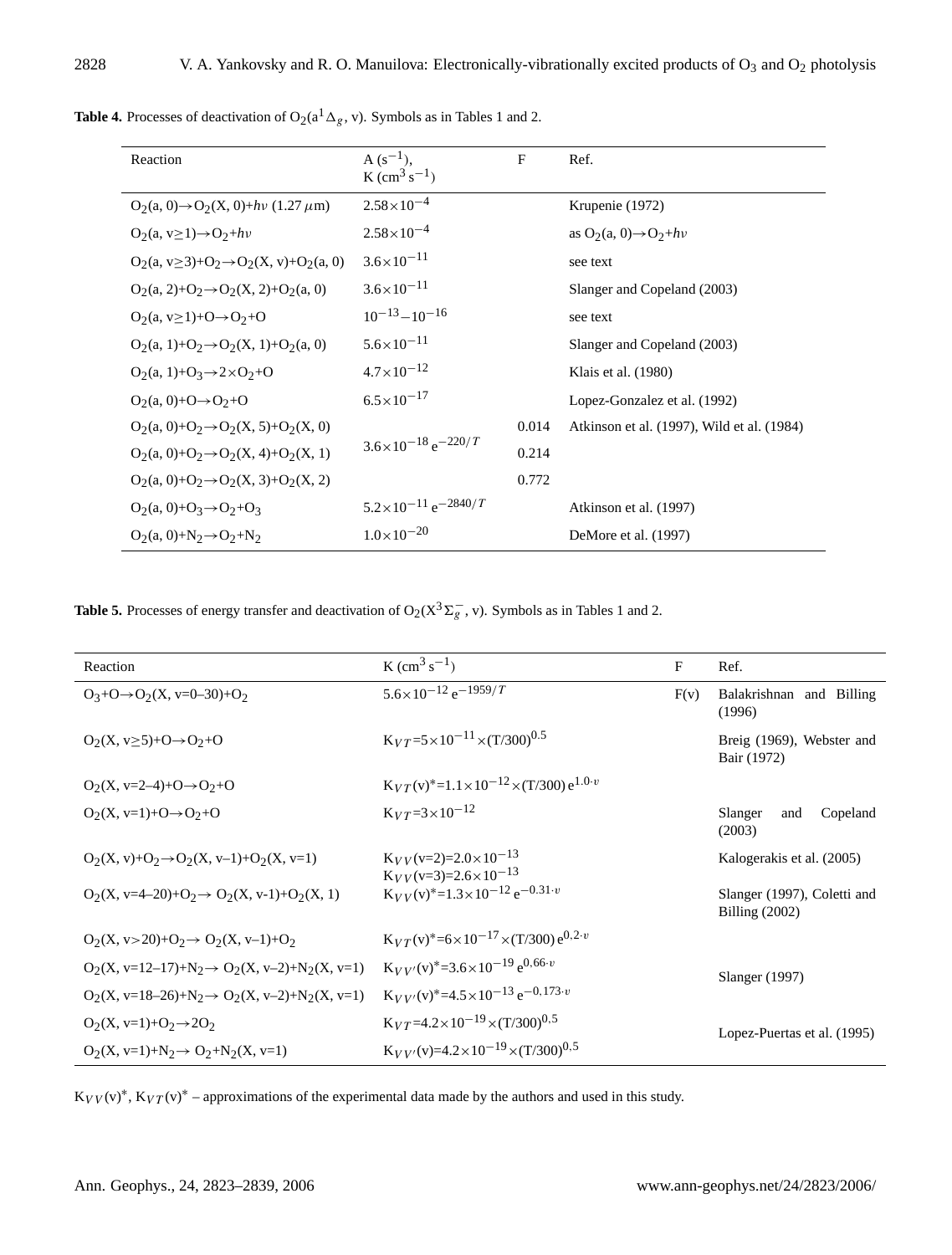the Hartley bands, the spectral dependence of quantum yield of O(<sup>1</sup>D) and, correspondingly, of O<sub>2</sub>( $a^1\Delta_g$ ), is known in detail (Michelsen et al., 1994). For  $O_2(a^1\Delta_g, v)$ , the quantum yields significantly depend on wave length (Sparks et al., 1980; Valentini et al., 1987; Thelen et al., 1995). The quantum yields of  $O_2(a^T \Delta_g, v)$  were measured for 6 wavelengths for v=0–7 from 235 to 285 nm (Dylewski et al., 2001). These data show that the part of the electronically-vibrationally excited molecules produced at  $O<sub>3</sub>$  photolysis changes from 30% at 285 nm to 70% at 235 nm. At the Hartley band maximum in the region of 254 nm this part is about 60%. This is why for  $O_2(a^T\Delta_{\varrho}, v)$  the quantum yields should be known at all wavelengths. With the purpose of presenting the quantum yield as a function of wavelength, we constructed interpolated formulas for quantum yield dependence on the wave numbers in the whole interval of the Hartley band 200– 320 nm, for all vibrational quantum numbers from 0 to 5 (Yankovsky and Kuleshova, 2006), using all published experimental data. In particular, it enables us to calculate the total production rate of  $O_2(a^1\Delta_g, v)$  in  $O_3$  photodissociation in the Hartley band by integration of these functions, the rates of photodissociation and the cross sections of solar radiation absorption over the wavelength. The vibrational levels with v equal to 6 and 7 are excited by radiation, with the wavelength shorter than 240 nm, for which the cross section of  $O<sub>2</sub>$  absorption is small and the processes of excitation of the levels with  $v=6$ , 7 can be neglected.

The triplet channel of  $O_3$  photodissociation in the Hartley band gives the formation of O<sub>2</sub>( $X^3 \Sigma_g^-$ , v=0–35). The quantum yields of O<sub>2</sub>( $X^3 \Sigma_g^-$ , v) also depend significantly on the wavelength. We used the calculations of the quantum yields of  $O_2(X^3\Sigma_g^-$ , v) in the Hartley band from Svanberg et al. (1995). At  $\ddot{O}_3$  photodissociation in the Chappius and Huggins bands the levels  $O_2(X^3\Sigma_g^-$ , v) are formed at v=0– 15. The cross section of the absorption of solar radiation in the Chappius and Huggins bands is small, so the  $O_3$  photodissociation in the Chappius and Huggins bands does not influence the production of O<sub>2</sub>( $X^3 \Sigma_g^-$ , v) significantly.

In Table 2, the Einstein coefficient for emission of  $O(^1D)$  at 630 nm and the rate constants of  $O(^1D)$  deexcitation at collisional processes, as well as the quantum yields of electronically-vibrationally excited products of these processes, are presented. In Green et al. (2000) the total quantum yield of O<sub>2</sub>(b<sup>1</sup> $\Sigma_g^+$ , v≥0) in the reaction  $O(^1D)+O_2 \rightarrow O_2(b^1\Sigma_g^+, v\geq 0)+O$  was estimated to be equal to 0.95. In correspondence with the value of the total quantum yield we calculated the quantum yields of  $O_2(b^{\hat{1}}\Sigma_g^+)$  $v=1$ ) and  $O_2(b^1\Sigma_g^+, v=0)$ , based on the results of Lee and Slanger (1978).

In Table 3, the Einstein coefficients for emissions of  $O_2(b^1\Sigma_g^+, v)$  at 780, 771, and 762 nm and the rate constants of deexcitation of  $O_2(b^1\Sigma_g^+, v)$  at collisional processes, as well as the quantum yields of O<sub>2</sub>( $a^1 \Delta_g$ , v) and O<sub>2</sub>( $X^3 \Sigma_g^-$ , v) for v from 0 to 3 formed in these processes, are presented.

The rate constant of the reaction  $O_2(b^1\Sigma_g^+, v=2)+O_2(X^3\Sigma_g^-,$  $v=0$ )→O<sub>2</sub>( $X^3\Sigma_g^-$ ,  $v=2$ )+O<sub>2</sub>( $b^1\Sigma_g^+$ ,  $v=0$ ) was measured in the experiment of Kalogerakis et al. (2002) in the temperature range 110–298 K and in the experiment of Yankovsky (1991) in the range 340–445 K. Both sets of the data correspond to each other. In our calculations we used our approximation of the data of Kalogerakis et al. (2002).

For processes of deexcitation of the states  $O_2(b^1\Sigma_g^+, v=1,$ 2) by  $N_2$  only the upper limit of the values of the rate constants are known. Our estimations show that these reactions don't influence the populations of the states  $O_2(b^1\Sigma_g^+)$ ,  $v=1$ , 2). In Tables 3 and 4 the processes of quenching the states O<sub>2</sub>( $b^1\Sigma_g^+$ , v) and O<sub>2</sub>( $a^1\Delta_g$ , v) at collisions with O<sub>3</sub> are shown in connection with high values of the rate constants of these processes. However, in the mesosphere the role of such processes is insignificant because of low abundance of ozone.

We should discuss the influence of the possible values of quantum yields of the products of the reaction of quenching of O<sub>2</sub>( $b^1\Sigma_g^+$ , v=0) by N<sub>2</sub>. In the model of Mlynczak et al.  $(1993)$  it is supposed that the quantum yield  $F(a, 0)$  of the process

$$
O_2(b^1\Sigma_g^+, v=0) + N_2
$$
  
\n
$$
\rightarrow O_2(a^1\Delta_g, v=0) + N_2(X, v=2) + 607.1 \text{ cm}^{-1}
$$
 (16)

is equal to 1. However, the rate constant of the reaction of quenching of O<sub>2</sub>(b<sup>1</sup> $\Sigma_g^+$ , v=0) by N<sub>2</sub> is almost 100 times greater than the rate constant of the reaction of quenching  $O_2(b^1\Sigma_g^+, v=0)$  by  $O_2$ . In the framework of electronicvibrational kinetics, possible pathways of the process of quenching of O<sub>2</sub>(b<sup>1</sup> $\Sigma_g^+$ , v=0) by N<sub>2</sub> should be considered. The relatively high value of the rate constant for quenching by  $N_2$ , led Braithwaite et al. (1976) to the suggestion that the following quasi-resonance process might exist:

$$
O_2(b^1\Sigma_g^+, v=0) + N_2
$$
  
\n
$$
\rightarrow O_2(a^1\Delta_g, v=2) + N_2(X, v=1) - 31.9 \text{ cm}^{-1}.
$$
 (17)

However, another quasi-resonance process is also possible:

$$
O_2(b^1\Sigma_g^+, v=0) + N_2
$$
  
\n
$$
\rightarrow O_2(X^3\Sigma_g^-, v=9) + N_2(X, v=0) - 52.8 \text{ cm}^{-1}. \quad (18)
$$

There is no information about possible values of the quantum yields of the products of this reaction; however, the ratio between the two pathways of the reaction influence distinctly the ozone concentration retrieval at the region of the second ozone maximum. This is why we consider the suggestion that both quasi-resonance processes (Eqs. 17, 18) exist and are assumed to have the same values of the quantum yields  $O_2(a^1\Delta_g, v=2)$ , F(a, 2), and  $O_2(X^3\Sigma_g^-, v=9)$ , F(X, 9). For our calculations we used  $F(a, 2)$  and  $F(X, 9)$  equal to 0.5.

In Table 4, the Einstein coefficients for emission of  $O_2(a^1\Delta_g, v)$  and the rate constants of deexcitation of  $O_2(a^1\Delta_g, v)$  at collisional processes are presented. The Einstein coefficient for emission of O<sub>2</sub>(a<sup>1</sup> $\Delta$ <sub>g</sub>, v=0) at 1.27  $\mu$ m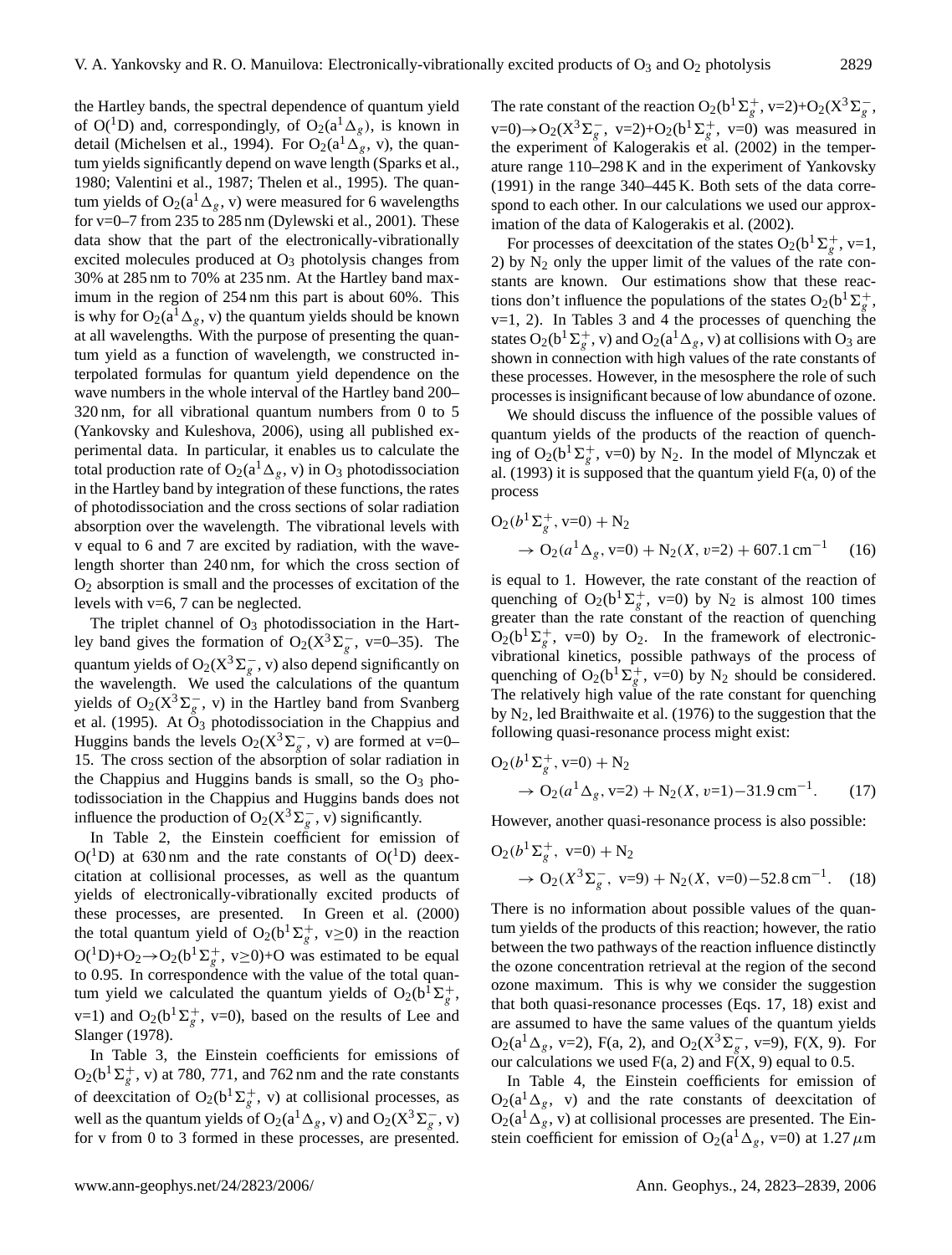was taken from Krupenie (1972). For the Einstein coefficients for emissions of O<sub>2</sub>( $a<sup>1</sup>\Delta_g$ , v=1–5) the same value was used, because the experimental data are absent. However, radiative deexcitation of O<sub>2</sub>(a<sup>1</sup> $\Delta_g$ , v≥1) can be neglected in the calculations of O<sub>2</sub> (a<sup>1</sup> $\Delta_g$ , v) concentration, due to the fact that the rate of radiative deexcitation is much smaller than the rates of deexcitation at collisions with  $O<sub>2</sub>$  (Slanger and Copeland, 2003).

The rate constants of deexcitation of O<sub>2</sub>(a<sup>1</sup> $\Delta$ <sub>g</sub>, v
ightarrow 1) in collisions with  $O_2$  have not been measured and for these processes we used the value of the rate constant of the process  $O_2(a^1\Delta_g, v=2)+O_2$  that was measured by Slanger and Copeland (2003). For the processes of collisions of  $O_2(a^1\Delta_g, v\geq 1)$  with atomic oxygen the rate constants have not been measured either. So we varied the values of the rate constants of these processes from  $10^{-13}$  to  $10^{-16}$  cm<sup>3</sup> s<sup>-1</sup>. Even for such a broad range of the values of the rate constants these processes do not affect the results of the calculations of  $O_2(a^1\Delta_g, v=0)$  concentration. In Table 4 the quantum yields of O<sub>2</sub>( $X^3 \Sigma_g^-$ , v=0–5) in the reaction of collisions of  $O_2(a^1\Delta_g, v=0)$  with  $O_2$  (Wild et al., 1984) are presented.

The values of the rate constants of the reactions of deexcitation of electronically-vibrationally excited  $O_2$  molecules  $O_2(a^1\Delta_g, v\geq 1)$  at collisions with N<sub>2</sub> are so small that such processes do not affect the populations of electronicvibrational levels under consideration in comparison with the processes of deexcitation at collisions with molecular oxygen. For estimations we used the maximum value for these rate constants  $8.4 \times 10^{-14}$  cm<sup>3</sup> s<sup>-1</sup> from Klais et al. (1980), which is two orders of magnitude smaller than the rate constants of the processes of deexcitation at collisions with molecular oxygen.

The role of quenching electronically excited molecules  $O_2(a^1\Delta_g, v=0)$  by N<sub>2</sub> is significant, and the corresponding process was taken into account (see Table 4).

In Table 5 the rate constants of V-V and V-T processes of  $O_2(X^3\Sigma_g^-$ , v) collisional excitation and deexcitation are presented. In order to calculate the populations of vibrational levels for  $v=1-35$ , approximations of the dependencies of rate constants on vibrational quantum numbers on the basis of the known experimental data must be carried out. The presented approximations (see Table 5) give a convenient form for the calculations of the values of the rate constants used in our model within the limits of experimental data errors. With the purpose of constructing kinetic equations for  $v \leq 35$ , the rate constants of V-T deexcitation of  $O_2(X^3\Sigma_g^-$ , v) in collisions with O<sub>2</sub> calculated for  $v \le 30$  (Coletti and Billing, 2002) were extrapolated for  $v \leq 35$ .

The ozone and oxygen photodissociation is a nonequilibrium stationary process. For a description of such kind of processes, using the principle of detailed equilibrium is inapplicable for the calculation of the rate constant of the inverse process of the upper state excitation by the transition from the lower state. This is why we don't use the principle of detailed equilibrium for calculations of populations of the considered electronic-vibrational states. For inverse processes of V-V and V-T energy transfer between vibrational states of the ground electronic state O<sub>2</sub>( $X^3 \Sigma_g^-$ , v), we use the rate constants calculated by Billing et al. (1992); Coletti and Billing (2002) from the measured cross sections of collisional reactions. The inverse processes of populating the electronically-vibrationally excited states  $O_2(b^1\Sigma_g^+, v)$  and  $O_2(a^1\Delta_{\varrho}, v)$  are insignificant in comparison with the processes of populating from the upper states or directly by photodissociation, because the energy difference is greater than 1 eV. The estimations show that in our model we can neglect these processes.

The experimental methods of the measurements of the rate constants of deexcitation processes could be conventionally divided into two groups: measurements for low (200–400 K) and those for high temperatures, for example, experiments in shock tubes, which were carried out at the temperatures of higher than one thousand Kelvins. It should be noted that at high temperatures the measured rate constant might be a superposition of the rate constants for several states (Polack, 1979). In accordance with the atmospheric conditions, we use the values of the rate constants measured in the temperature interval 150–350 K.

At conditions when the local thermodynamic equilibrium (LTE) for electronic-vibrational states does not exist, the populations of the states are calculated by solving the system of kinetic equations for all 45 electronic-vibrational states under consideration: the first excited state of atomic oxygen, O(<sup>1</sup>D), three states of O<sub>2</sub>(b<sup>1</sup> $\Sigma_g^+$ , v), six states of O<sub>2</sub>(a<sup>1</sup> $\Delta_g$ , v) and 35 states of O<sub>2</sub>( $X^3\Sigma_g^-$ , v).

The populations of the states of these excited species are described by the system of differential equations:

$$
\frac{\partial n_i}{\partial t} = \sum_{k \neq i} (n_k \cdot p_{i,k}) - n_i \cdot q_i + F_i, \tag{19}
$$

where  $i$  – the state number ( $i=1-45$ ),  $n_i$  – the population of the *i*-th state,  $p_{i,k}$  – the production rate of species *i* from species k (k=1–45, k $\neq i$ ) in collisional processes of energy transfer,  $q_i$  – the total loss rate of species i in the processes of collisional and radiative deactivation,  $F_i$  – the volume production rate of the  $i$ -th species in the processes of photolysis of  $O_2$  and  $O_3$  molecules and in chemical reactions (for example, in the reaction of collision of O with  $O_3$ ).

Then the system of differential Eqs. (19) can be presented as a matrix equation for the vector of the state populations  $n$ 

$$
\frac{\partial n}{\partial t} = \mathbf{A} \cdot \mathbf{n} + \mathbf{F}.\tag{20}
$$

We are solving a stationary problem. In this case the system of equations is written as a linear algebraic system

$$
n = A^{-1} \cdot F. \tag{21}
$$

The matrix **A** is a quasi-diagonal square sparse matrix. The method of solving the system of equations is described in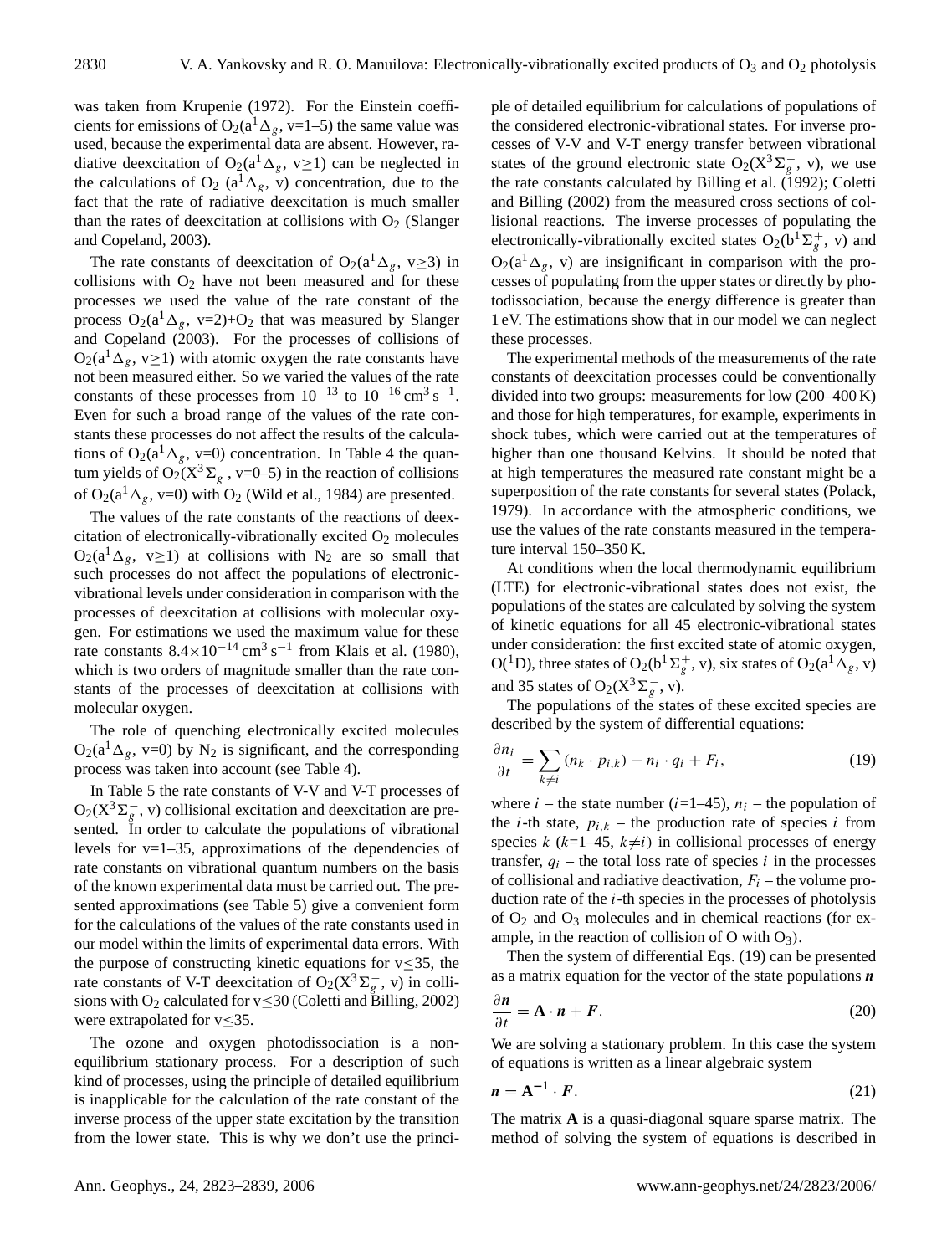Olemskoy (2006). In order to derive the ozone concentration from the measured intensities of emissions, the system of implicit algebraic equations is solved by the method of parameter fitting.

The computer code for calculating the rate of photodissociation of ozone and molecular oxygen, taking into account the spectral dependence of quantum yields of the products of  $O_2$  and  $O_3$  photolysis in the interval of wavelengths from 120 to 850 nm, was developed. The computer code enables us to calculate the rates of: 1) the formation of  $O(^1D)$  atoms in the  $O_2$  photolysis in the Schumann-Runge continuum and in the Lyman- $\alpha$  line (3) and O<sub>3</sub> photolysis in the Hartley band (4); 2) the formation of  $O_2(a^1\Delta_g, v)$  in  $O_3$  photolysis in the Hartley band (4); 3) the formation of  $O_2(X^3\Sigma_g^-)$ , v) in  $O_3$ photolysis in the Hartley, Chappius and Huggins bands (12) for different solar zenith angles (from −80◦ to 80◦ SZA). In our calculations of the photodissociation rate, the model of photodissociation in the Schumann-Runge continuum, suggested by DeMajistre et al. (2001), and the model of photodissociation in the Schumann-Runge bands, suggested by Koppers and Murtagh (1996), were used. In the code model MSIS 90 was used for the main atmospheric constituents, the  $O_3$  model was taken from Keating et al. (1989), the atomic oxygen model was taken from Llewellyn and Mc-Dade (1996), the CO<sub>2</sub> model was taken from Kauffmann et al. (2002). The solar spectrum was taken from Allen and Frederick (1982). The photodissociation cross sections of the solar radiation for the Hartley bands were taken from De-More et al. (1997).

In this way, the developed method enables us to calculate the altitude profiles of the concentration of  $O_2$  molecules in any considered electronic-vibrational state in the middle atmosphere. However, at present, only the information about the populations of O<sub>2</sub>( $a^1$  $\Delta_g$ , v=0) and O<sub>2</sub>( $b^1\Sigma_g^+$ , v=0) can be obtained from the atmospheric experiments. In principle, the formulation and solution of the inverse problem for any state under consideration is possible, but the accuracy of the solution for upper states decreases because the values of the rate constants are less known and the populations of these states are much smaller than for the lower states.

## **3 Concentrations of electronically-vibrationally excited oxygen in the middle atmosphere**

The proposed model was used to calculate the altitude profiles of the number densities of  $O_2$  molecules in electronicvibrational states. The calculations were made for the conditions of the experiment METEORS (Mlynczak et al., 2001), in which both emissions at  $762 \text{ nm}$  and  $1.27 \mu \text{m}$  were measured simultaneously. It was carried out for 32◦ N and for the Solar zenith angle 38°.

In Fig. 2 the altitude profiles of the number densities of the molecules in the states  $O_2(b^1\Sigma_g^+, v)$  for v=0, 1 and 2 and the measured number densities of  $O_2(b^1\Sigma_g^+, v=0)$  (Mlynczak et



**Fig. 2.** Altitude profiles of the number densities of the molecules in the state O<sub>2</sub>(b<sup>1</sup> $\sum_{g}^{+}$ , v) for v=0, 1 and 2. Circles – experimental data of METEORS for O<sub>2</sub>(b<sup>1</sup> $\Sigma_g^+$ , v=0) (Mlynczak et al., 2001). The bold curves – calculations for the conditions of experiment METE-ORS in accordance with our model. The altitude profiles of the number densities of molecules in the states  $O_2(b^{\frac{1}{2}}\Sigma_g^+, v)$  for v=0 and 1, calculated for two ozone altitude profiles  $[O_3]$ <sup> $\dot{O}$ </sup> at variations of  $[O_3]'/[O_3]$  equal to 0.5 and 2.0, are shown by thin grey lines.

al., 2001) are shown. With the purpose of showing how the choice of the  $[O_3]$  profile other than the one from Keating et al. (1989) changes the results, the altitude profiles of the number densities of molecules in the states  $O_2(b^1\Sigma_g^+, v)$  for v=0 and 1 were also calculated for two other ozone altitude profiles  $[O_3]'$ , for variations of  $[O_3]'/[O_3]$  equal to 0.5 and 2.0.

In Fig. 3 the relative contributions of different processes to the total rate of production of  $O_2(b^1\Sigma_g^+, v=0)$  are shown. In correspondence with the fact that above 85 km the main process of the O<sub>2</sub>(b<sup>1</sup> $\Sigma_g^+$ , v=0, 1) population is the Reaction (5) (channels 3 and 4 in Fig. 3), the ratio between the populations of vibrational levels  $v=0$  and 1 correlates with the quantum yields of the O<sub>2</sub>(b<sup>1</sup> $\Sigma_g^+$ , v=0) and O<sub>2</sub>(b<sup>1</sup> $\Sigma_g^+$ , v=1) formation in this reaction (see Fig. 2). At 125 km, where the process of radiative deactivation dominates among the processes of deexcitation, the results of our calculations show that the ratio  $[O_2(b^1\Sigma_g^+, v=1)]/[O_2(b^1\Sigma_g^+, v=0]$  becomes the same as the ratio of the quantum yields: 0.40/0.55. Below 100 km the contribution of the processes of the O<sub>2</sub>(b<sup>1</sup> $\Sigma_g^+$ , v=0, 1) population due to the absorption of solar radiation at 762 nm and 689 nm becomes important (channels 5 and 2 in the Fig. 3). The drastic reduction in the O<sub>2</sub>(b<sup>1</sup> $\Sigma_g^+$ , v=1) concentration in comparison with the concentration of the O<sub>2</sub>(b<sup>1</sup> $\Sigma_g^+$ , v=0) at the altitudes below 90 km (see Fig. 2) is governed by the fast reaction of the EE exchange  $O_2(b^1\Sigma_g^+, v=1)+O_2(X^3\Sigma_g^-,$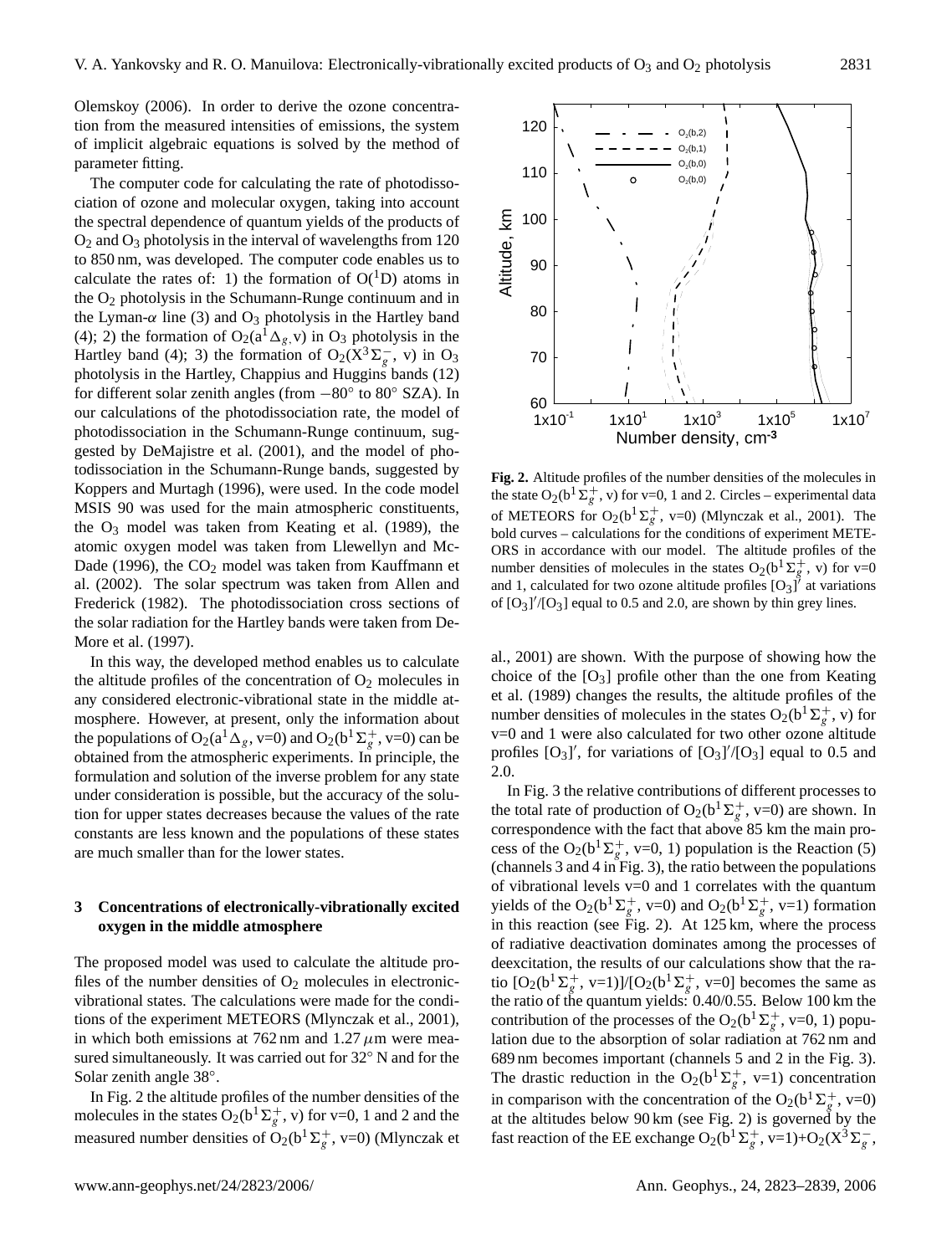

**Fig. 3.** Areas of diagram indicate the relative contributions of direct and indirect processes to the total rate of O<sub>2</sub>(b<sup>1</sup> $\Sigma_g^+$ , v=0) production, in percent. Indirect processes: 1 – absorption of solar radiation  $O_2$ +*hv* (629 nm) $\rightarrow$ O<sub>2</sub>(b<sup>1</sup>  $\Sigma_g^+$ , v=2) (magnified by 10); 2 – absorption of solar radiation  $O_2 + h\nu$  (689 nm) $\rightarrow$   $O_2(b^1\Sigma_g^+, v=1)$ ; 3 – energy transfer O(<sup>1</sup>D)→O<sub>2</sub>(b<sup>1</sup> $\Sigma_g^+$ , v=1). Direct processes: 4 – energy transfer  $O(^1D) \rightarrow O_2(b^1\Sigma_g^+, v=0)$ ; 5 – absorption of solar radiation O<sub>2</sub>+ $h\nu$  (762 nm) $\rightarrow$ O<sub>2</sub>(b<sup>1</sup>  $\Sigma_g^+$ , v=0).

 $v=0$ )→O<sub>2</sub>( $X^3\Sigma_g^-$ ,  $v=1$ )+O<sub>2</sub>( $b^1\Sigma_g^+$ ,  $v=0$ ). The minimum of the contributions of channels 3 and 4 in Fig. 3 at 70–80 km is connected to the fact that below 80 km the channel of the  $O(^1D)$  formation in the  $O_2$  photolysis in the Schumann-Runge continuum (Eq. 3), dominating at higher altitudes, gives way to the formation of  $O(^1D)$  in ozone photolysis in the Hartley band (4).

In Fig. 4 the altitude profiles of the number densities of the molecules in the states  $O_2(a^1\Delta_g, v)$  for v=0, 1, 2 and 4 and the measured number densities of  $O_2(a^1\Delta_g, v=0)$  (Mlynczak et al., 2001) are shown, although the calculations were also made for  $v=3$  and 5. With the purpose of showing how the choice of the  $[O_3]$  profile other than the one from Keating et al. (1989) changes the results, the altitude profiles of the number densities of the molecules in the states  $O_2(a^1\Delta_g)$ , v) for v=0 and 1 were also calculated for two variations of  $[O_3]'/[O_3]$ , equal to 0.5 and 2.0.

In Fig. 5 the relative contributions of the different processes to the total rate of production of  $O_2$  (a<sup>1</sup> $\Delta_g$ , v=0) are shown. The O<sub>2</sub>( $a^{1}\Delta_{g}$ , v=0) population is governed by ozone photolysis in the Hartley band (channels 2 and 3 in Fig. 5) and the energy transfer in the processes  $O(^1D) \rightarrow O_2(b^1\Sigma_g^+)$ v) $\rightarrow$ O<sub>2</sub> (a<sup>1</sup> $\Delta$ <sub>g</sub>, v) (channel 4 in Fig. 5). The local maximum of contributions of the channels 2 and 3 at the region of 90 km in Fig. 5 is connected with the local ozone max-



**Fig. 4.** Altitude profiles of the number densities of the molecules in the states  $O_2(a^1\Delta_g, v)$  for v=0, 1, 2 and 4. The bold curves – calculations for the conditions of experiment METEORS (Mlynczak et al., 2001) in accordance with our model. Circles – experimental data of METEORS for O<sub>2</sub>(a<sup>1</sup>  $\Delta$ <sub>g</sub>. v=0) (Mlynczak et al., 2001). The altitude profiles of number densities of molecules in the states  $O_2(a^1\Delta_g, v)$  for v=0 and 1, calculated for two ozone altitude profiles  $[O_3]'$  at variations of  $[O_3]'/[O_3]$  equal to 0.5 and 2.0, are shown by thin grey lines.

imum at this altitude. The ratio between the direct and indirect processes of the O<sub>2</sub> (a<sup>1</sup> $\Delta_g$ , v=0) population strongly depends on altitude (see Fig. 5). The indirect process occurs by means of fast reactions: first, an EE energy exchange O<sub>2</sub>  $(a^1\Delta_g, v>1)+O_2(X^3\Sigma_g^-, v=0) \rightarrow O_2(X^3\Sigma_g^-, v)+O_2(a^1\Delta_g, v=0)$ v=0); second, VT-quenching at collisions with atomic oxygen O<sub>2</sub> (a<sup>1</sup> $\Delta_g$ , v)+O(<sup>3</sup>P)→O<sub>2</sub> (a<sup>1</sup> $\Delta_g$ , v=0)+O(<sup>3</sup>P) (see Table 4).

Figure 4 shows that the vertical profiles of the O<sub>2</sub> (a<sup>1</sup> $\Delta_g$ ,  $v \ge 1$ ) concentrations significantly differ by shape from the [O<sub>2</sub> (a<sup>1</sup> $\Delta_g$ , v=0)] profile. The concentrations of O<sub>2</sub> (a<sup>1</sup> $\Delta_g$ , v $\geq$ 1) are much smaller than the O<sub>2</sub> (a<sup>1</sup> $\Delta_g$ , v=0) concentration, because the O<sub>2</sub> (a<sup>1</sup> $\Delta_g$ , v $\geq$ 1) states are rapidly deactivated in the process of the EE energy exchange (see Table 4). The radiative deexcitation is not significant for the entire altitude interval. Thus, as EE energy exchange is a much faster process than the processes of V-V exchange between the vibrational sublevels of the electronic state O<sub>2</sub> ( $a^1\Delta_g$ ), the relative populations of O<sub>2</sub> (a<sup>1</sup> $\Delta_g$ , v $\geq$ 1), except for O<sub>2</sub> (a<sup>1</sup> $\Delta_g$ , v=2), reflect the initial populations of the vibrational sublevels  $O_2$  (a<sup>1</sup> $\Delta_g$ , v) formed in  $O_3$  photolysis (see Table 1). This is why the concentrations of O<sub>2</sub> (a<sup>1</sup> $\Delta_g$ , v≥1) below 100 km are close to each other and the vertical profiles of the O<sub>2</sub> (a<sup>1</sup> $\Delta_g$ , v≥1) concentrations, with the exception of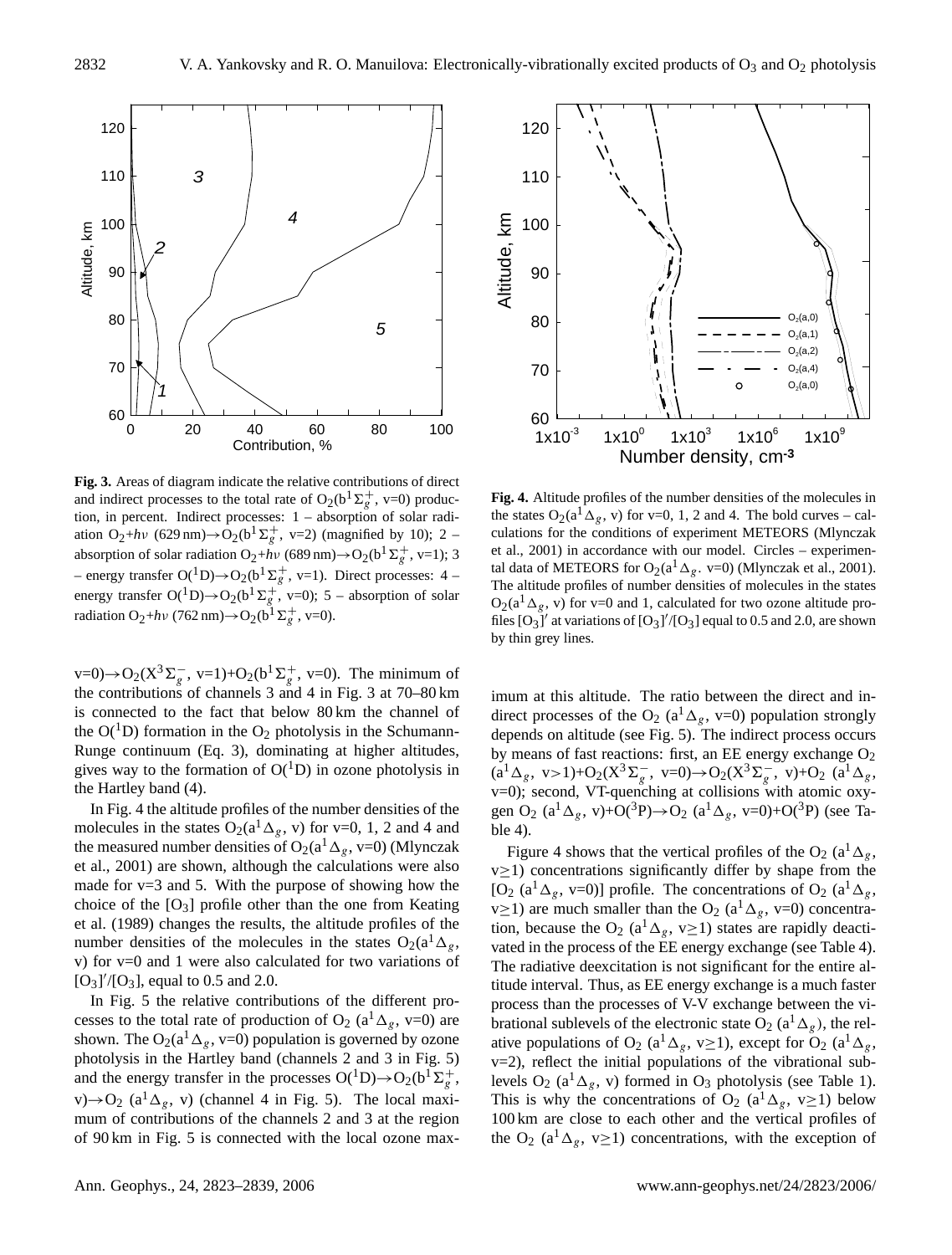

**Fig. 5.** Areas of diagram indicate the relative contributions of direct and indirect processes to the total rate of  $O_2(a^1\Delta_g, v=0)$  production, in percent. Direct processes: 1 – absorption of solar radiation  $O_2$ +hv (1.27  $\mu$ m)→ $O_2$ (a<sup>1</sup>  $\Delta_g$ , v=0); 2 – ozone photolysis in the Hartley band  $O_3+h\nu \rightarrow O_2(a^1\Delta_g, v=0)$ . Indirect processes: 3 – ozone photolysis in the Hartley band  $O_3 + hv \rightarrow O_2(a^1\Delta_g, v \ge 1)$ ; 4 – energy transfer  $O(^1D) \rightarrow O_2(b^1\Sigma_g^+, v) \rightarrow O_2(a^1\Delta_g, v)$ .

 $[O_2 (a^1 \Delta_g, v=2)]$ , are similar by shape and correlate with the profile of the ozone concentration. As can be seen from Fig. 4, the [O<sub>2</sub> (a<sup>1</sup> $\Delta_g$ , v=2)] are higher than the [O<sub>2</sub> (a<sup>1</sup> $\Delta_g$ , v=1, 4)] for the entire altitude interval, because  $O_2$  (a<sup>1</sup> $\Delta$ <sub>g</sub>, v=2) is populated additionally by the quasi-resonance process of quenching of O<sub>2</sub>(b<sup>1</sup> $\Sigma_g^+$ , v=0) at collisions with N<sub>2</sub> (see the discussion of Table 3 in Sect. 2).

The model also enables us to calculate the number densities of  $O_2$  in the ground electronic state with the vibrational quantum number from 1 to 35. As can be seen from Fig. 1 and Table 5, high vibrational levels of the O<sub>2</sub>( $X^3 \Sigma_g^-$ ) and also energy transfer from  $O_2(b^1\Sigma_g^+, v)$  and  $O_2$  (a<sup>1</sup> $\Delta_g$ , v) should be considered for correct calculations of the concentration of the O<sub>2</sub>( $X^3 \Sigma_g^-$ , v=1).

In Fig. 6 the altitude profile of the  $O_2(X^3\Sigma_g^-$ , v=1) concentration and the contributions of different channels of the  $O_2(X^3\Sigma_g^-$ , v=1) population are shown. As can be seen from Fig. 6, ozone photolysis in the Hartley, Huggins and Chappius bands is the main channel of the O<sub>2</sub>( $X^3\Sigma_g^-$ , v=1) population up to 95 km, however, in the range  $70-\overline{85}$  km the absorption of solar radiation by oxygen at 689 and 762 nm gives almost the same contribution. Above 95 km ozone photolysis gives way to oxygen photolysis in the Shumann-Runge continuum and in the Lyman- $\alpha$ . As can be concluded from our calculations, vibrational excitation of  $O_2$  in the reaction of ozone with atomic oxygen (Table 5) is insignificant during daytime (curve 4 in Fig. 6).



**Fig. 6.** Altitude profile of the number densities of the molecules in the state O<sub>2</sub>( $X^3 \Sigma_g^-$ , v=1) calculated selectively for four main non-LTE channels if only one channel has been taken into account for the conditions of experiment METEORS (Mlynczak et al., 2001) in accordance with our model: 1 – ozone photolysis in the Hartley, Huggins and Chappius bands;  $2$  – photolysis of  $O_2$  in the Shumann-Runge continuum and Lyman- $\alpha$ ; 3 – absorption by O<sub>2</sub> of solar radiation at 689 and 762 nm bands; 4 – reaction  $O_3 + O \rightarrow O_2(X^3 \Sigma_g^-$ , v)+ $O_2$  (see Table 5); 5 – total density (all channels are taken into account).

The altitude profiles of the concentration of O<sub>2</sub>( $X^3 \Sigma_g^-$ , v=1) were calculated with the purpose of solving the problem of non-equilibrium radiation of H<sub>2</sub>O in the 6.3- $\mu$ m band in the middle atmosphere. The process of quasi-resonance V-V energy exchange between the first excited vibrational levels of the  $H_2O$  and  $O_2$  molecules is very fast; this is why it is important to take into account this source of vibrational excitation of  $H_2O(010)$  (Manuilova et al., 2001).

## **4 762-nm and 1.27-**µ**m emissions in the middle atmosphere**

We used our new model to calculate the concentrations of  $O_2(a^1 \Delta_g, v=0)$  and  $O_2(b^1 \Sigma_g^+, v=0)$  and, correspondingly, the intensities of the 1.27- $\mu$ m and 762-nm emissions in the middle atmosphere.

It should be stressed that the model of pure electronic kinetics is a particular case of the model of electronicvibrational kinetics. The electronic kinetics model can be obtained from the electronic-vibrational kinetics model by the following assumptions: 1) – only electronically excited products are formed in  $O_3$  photolysis; 2) – the processes of energy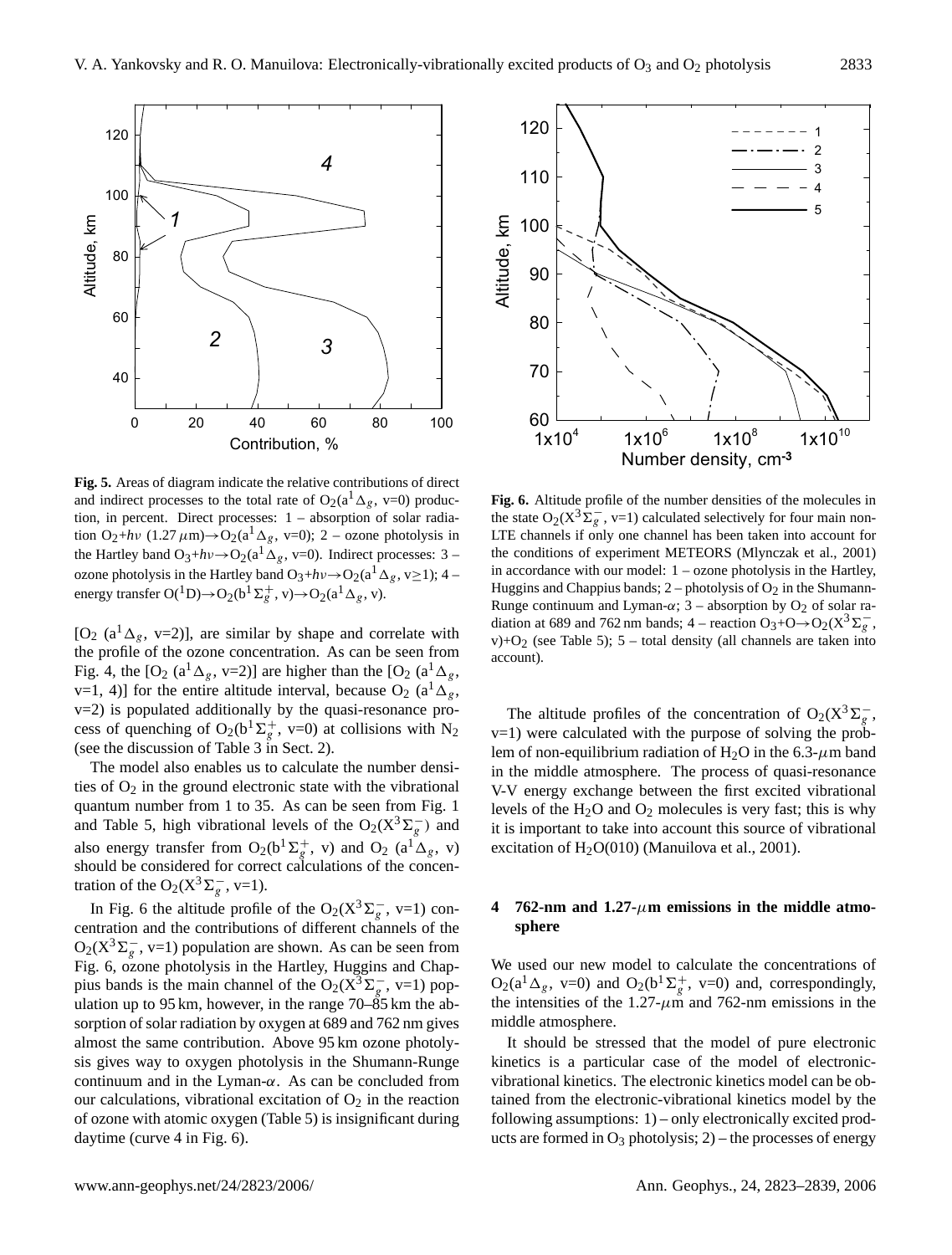

**Fig. 7.** Volume emission rate at 762 nm. Circles (1) – experimental data of METEORS (Mlynczak et al., 2001). Curves – calculations for the conditions of experiment METEORS: 2 – in accordance with the model of Mlynczak et al. (1993); 3 – in accordance with our model.

transfer between electronic states at collisions occur without vibrational excitation. Accordingly, only 17 processes remain from more than 100 listed in Tables 1–5. This model totally corresponds to the model of Mlynczak et al. (1993). All calculations presented below have been made for both models; the pure electronic model is called by us as the model of Mlynczak et al. (1993).

Figure 7 presents the comparison of the experimental data on the vertical profile of the volume emission rate at the wavelength of 762 nm (Mlynczak et al., 2001) and the calculations for the experimental conditions provided by our model and the model of only electronic kinetics.

In the same experiment (Mlynczak et al., 2001), the intensity of the  $1.27 - \mu m$  emission was measured simultaneously with the 762-nm emission. In Fig. 8 the experimental data on the vertical profile of the volume emission rate at the wavelength of  $1.27 - \mu m$  are compared with the calculations for the experimental conditions provided by our model and the model of Mlynczak et al. (1993). For the entire altitude interval, the values of the volume emission rate at the wavelength of 1.27  $\mu$ m, calculated in accordance with our model, are lower than the results calculated in accordance with the model of Mlynczak et al. (1993). The discrepancy between the volume emission rates at  $1.27 \mu$ m, calculated in accordance with the electronic-vibrational kinetics model, and the pure electronic model is 15–60% at the region of 60–125 km.



**Fig. 8.** Volume emission rate at  $1.27 \mu$ m. Circles (1) – experimental data of METEORS (Mlynczak et al., 2001). Curves – calculations for the conditions of experiment METEORS: 2 – in accordance with the model of Mlynczak et al. (1993); 3 – in accordance with our model.

# **5 Retrieval of the vertical ozone profile from the mea**sured intensity profiles of the 762-nm and  $1.27$ - $\mu$ m **emissions**

We will show that consideration of electronic-vibrational kinetics is very important for the problem of ozone retrieval from the measurements of the intensity in the Atmospheric and IR Atmospheric bands of the  $O_2$  molecule. For the purpose of revealing which errors evolve due to the use of the pure electronic kinetics, we carried out the following numerical experiments.

For the first numerical experiment, the test ozone mixing ratio vertical profiles were taken from Marsh et al. (2002), where HRDI instrument observations of ozone in the mesosphere and lower thermosphere are presented. The "measured" volume emission rates in the 762-nm and  $1.27-\mu m$ bands were calculated for the test ozone mixing ratio in accordance with the electronic-vibrational kinetics model for the atmospheric conditions of this experiment. In the second stage, the inverse problem of ozone vertical profile retrieval from the "measured" volume emission rates in the 762-nm and 1.27- $\mu$ m bands was solved in accordance with the pure electronic model of Mlynczak (1993). Figure 9 shows that there is a considerable discrepancy between the retrieved ozone vertical profiles and the test ones (for March and December HRDI data) in the whole altitude range of 65–97 km. The maximum discrepancy between the retrieved ozone mixing ratio and the test one occurs at about 75 km. For March, this discrepancy reaches 25% for the ozone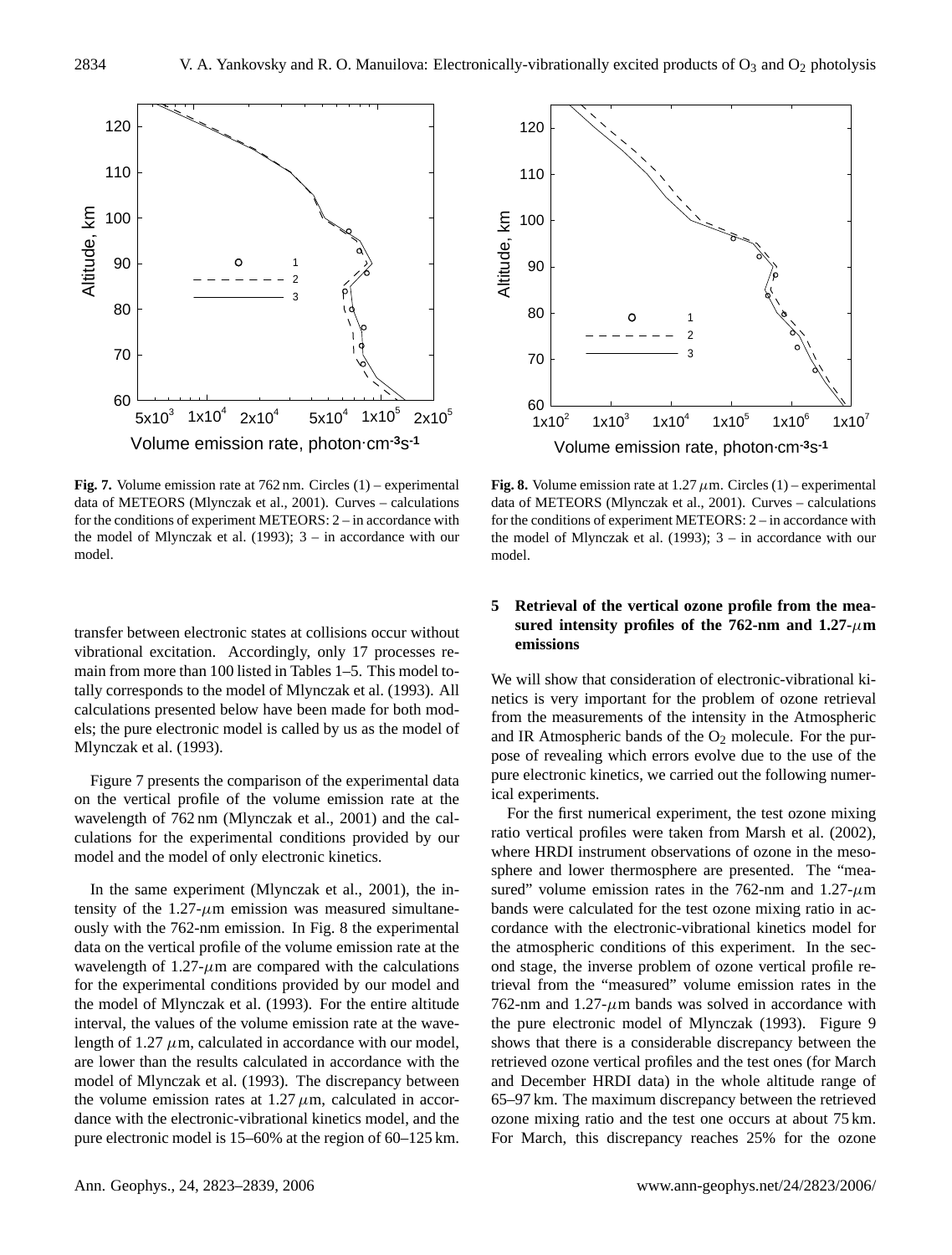mixing ratio retrieved from the 762-nm emission, and for the  $1.27 - \mu$ m emission the retrieved ozone mixing ratio is two times smaller than the test one. For December, at 75 km the discrepancy reaches 14% for the ozone mixing ratio retrieved from 762-nm emission and 33% for the ozone mixing ratio retrieved from  $1.27$ - $\mu$ m emission. From the numerical experiment which was described above, it can be concluded, that in the framework of pure electronic kinetics the retrieval of the ozone mixing ratio from the 762-nm emission is preferable to the retrieval from the  $1.27$ - $\mu$ m emission.

The second numerical experiment is the interpretation of the atmospheric experiment on the retrieval of the vertical ozone profile from simultaneous measurements of the intensity in the Atmospheric and IR Atmospheric bands of the  $O_2$  molecule carried out in the experiment METEORS (Mlynczak et al., 2001). Using our model and the model of Mlynczak et al. (1993), we have solved the inverse problem of the  $[O_3]$  determination from the METEORS volume emission rates at 762 nm and 1.27  $\mu$ m presented in Mlynczak et al. (2001). Figure 10 presents the results of the retrieval of the ozone concentration.

Above 65 km, according to our model, the vibrationalelectronic kinetics of the products of  $O_3$  and  $O_2$  photolysis play an important role in the mechanism of the formation of these emissions. As a result, above 65 km the retrievals of [O3] by our model and the model of Mlynczak et al. (1993) differ significantly.

In accordance with the calculations for the model of Mlynczak et al. (1993), in the region near 85–90 km, the  $O_3$  concentration retrieved from the intensity of the  $O_2$  band at 762 nm is 45–30% greater than the  $O_3$  concentration retrieved from the intensity of the  $O_2$  band at 1.27  $\mu$ m (see dashed lines in Fig. 10).

For our model the vertical [O3] profiles retrieved from both emissions are closer to each other, and in the altitude range of 80–90 km the discrepancy is 20–17% (solid lines in Fig. 10). The  $[O_3]$  value retrieved from the intensity of the 1.27- $\mu$ m band, in accordance with our model in the range of the local ozone peak at 80–90 km, is 40–15% as large as that obtained for the model of Mlynczak et al. (1993) (lines 3 and 4 in Fig. 10).

As can be seen from both numerical experiments (Figs. 9, 10), up to 90 km the differences between the ozone abundances retrieved in accordance with our model and the model of pure electronic kinetics of  $O_3$  and  $O_2$  photolysis from the emission at 762 nm are much smaller than the corresponding difference between the ozone abundances retrieved in accordance with both models from the  $1.27 - \mu m$  emission. Mlynczak et al. (1993) considered only populating  $O_2(b^1\Sigma_g^+, v=0)$ , using the total rate constant of collisions of  $O(^1D)$  with  $O_2$ . We considered the process of populating the electronic-vibrational levels  $O_2(b^1\tilde{\Sigma}_g^+, v=0, 1)$ , using the same total rate constant, but taking into account the quantum yields of the O<sub>2</sub>(b<sup>1</sup> $\Sigma_g^+$ , v=0) and the O<sub>2</sub>(b<sup>1</sup> $\Sigma_g^+$ , v=1) for-



**Fig. 9.** Altitude profiles of ozone concentration retrieved from "measured"  $O_2$  emissions at 762 nm (thin solid line) and 1.27  $\mu$ m (dashed line) in accordance with pure electronic kinetics model. "Measured" volume emission rates at  $762 \text{ nm}$  and  $1.27 \mu \text{m}$  were calculated in accordance with electronic-vibrational kinetics model at using HRDI ozone profiles for March and December (thick solid line) (Marsh et al., 2002).

mation in this reaction. However, the state  $O_2(b^1\Sigma_g^+, v=1)$ is deactivated by the mechanism of EE deexcitation to the level  $v=0$  (Table 3). This is why the ozone concentrations retrieved from the 762-nm emission, in accordance with our model, and with the pure electronic model are closer to each other than those retrieved from the  $1.27$ - $\mu$ m emission.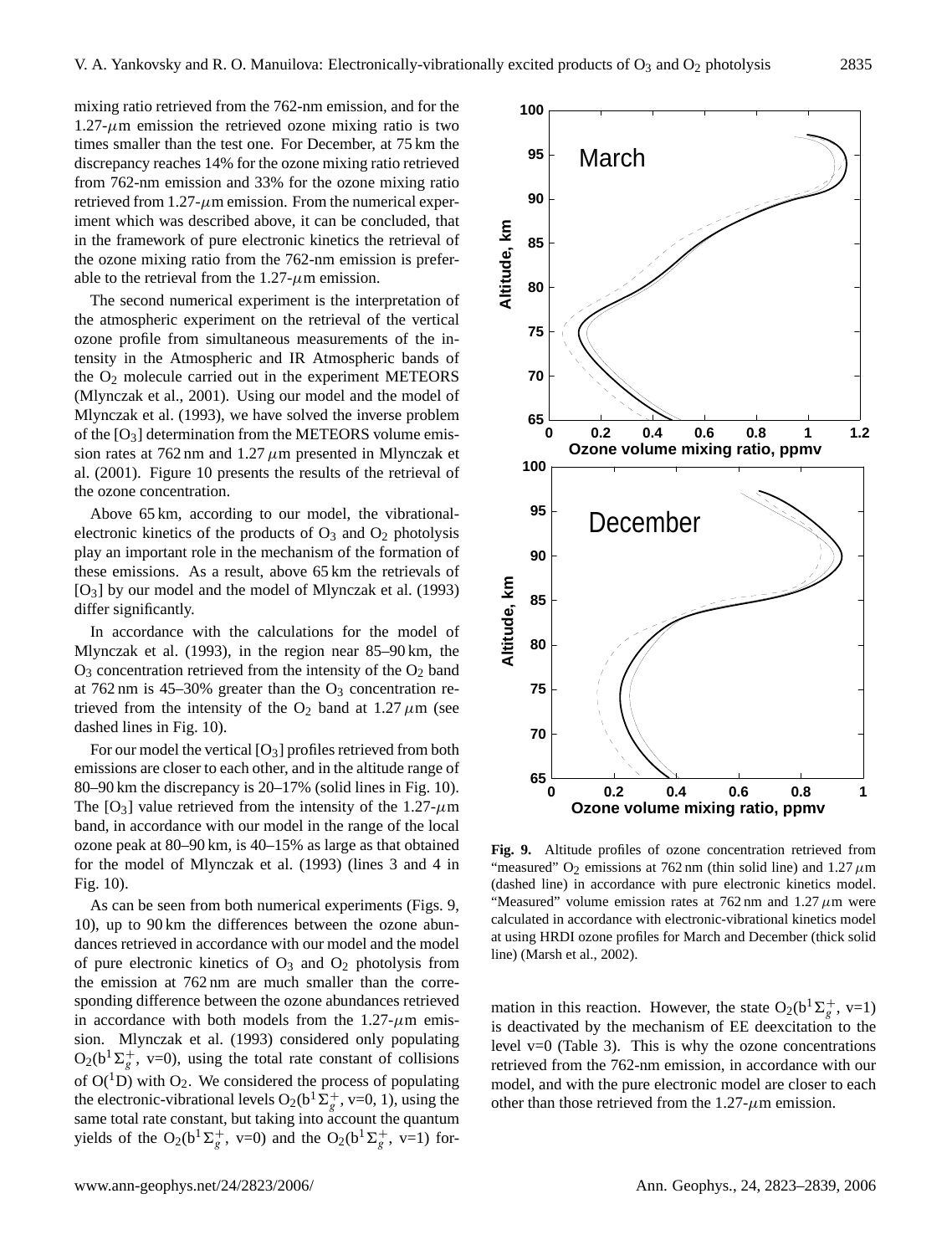

**Fig. 10.** Altitude profiles of ozone concentration retrieved from simultaneous observations of O<sub>2</sub> emissions at 762 nm and 1.27  $\mu$ m in METEORS (Mlynczak et al., 2001). Retrievals in accordance with: our model – solid lines, model of Mlynczak et al. (1993) – dashed lines. Curves 1 and 2 – retrievals from measurement of emission at 762 nm  $O_2(b^1\Sigma_g^+, v=0 \rightarrow X^3\Sigma_g^-, v=0)$ . Curves 3 and 4 – retrievals from measurement of emission at 1.27  $\mu$ m O<sub>2</sub>(a<sup>1</sup>  $\Delta$ <sub>g</sub>,  $v=0 \rightarrow X^3 \Sigma_g^-, v=0.$ 

Based on the results of ozone retrievals from emissions at 762 nm and 1.27  $\mu$ m, presented in Figs. 9 and 10, one can conclude that ozone abundance retrieval carried out in accordance with the model of only electronic kinetics of  $O_3$ and O<sup>2</sup> photolysis (Mlynczak et al., 1993) from the emission at 762 nm, which is formed by the transition from the state  $O_2(b^1\Sigma_g^+)$ , is preferable to retrieving the profiles of ozone abundance from the Infrared Atmospheric band of  $O_2$  emission at  $1.27 \mu$ m, which is formed by the transition from the state  $O_2(a^1\Delta_g)$ . This conclusion is the opposite to the traditional point of view but is not surprising, because in our model it was shown that the mechanism of populating the  $O_2(a^T \Delta_g, v)$  states is much more complicated than that of populating the O<sub>2</sub>( $b^1\Sigma_g^+$ , v) states (see Fig. 1 and Tables 1– 4).

It should be noted that we came to this assertion on the basis of the analysis of only two numerical experiments. The final conclusion about the errors introduced in the retrieved values of ozone concentrations when using the model of only electronic kinetics of  $O_3$  and  $O_2$  photolysis for retrieval of the profiles of ozone concentration from the measurements in the bands at  $762 \text{ nm}$  and  $1.27 \mu \text{m}$  can only be made after analyzing a great deal of data (e.g. in the satellite experiment ODIN-OSIRIS both emissions are measured simultaneously during a long period of time; Murtagh et al., 2002).



**Fig. 11.** Altitude profiles of ozone concentration retrieved from simultaneous observations of  $O_2$  emissions at 762 nm and 1.27  $\mu$ m in METEORS (Mlynczak et al., 2001). Retrievals in accordance with our model: taking into account  $CO<sub>2</sub>$  altitude profile – solid lines, with  $CO<sub>2</sub>$  mixing ratio equal to  $0$  – dashed lines.

It is interesting to point to the influence of  $CO<sub>2</sub>$  abundance on the retrieval of ozone concentrations from the measurements in the band at 762 nm which is connected with the high value of the rate constant of reaction of deexcitation of  $O_2(b^1\Sigma_g^+, v=0)$  by  $CO_2$ , whereas the  $CO_2$  concentration does not influence the retrieval of ozone concentration from the measurements in the band at  $1.27 \mu m$  (Fig. 11). For the calculations presented in Fig. 11 we used the  $CO<sub>2</sub>$  altitude profile from Kauffmann et al. (2002), which gives a significant decrease in the  $CO<sub>2</sub>$  volume mixing ratio above 75 km.

Comparison of the ozone concentrations retrieved from the measurements in the band at 762 nm, taking into account the  $[CO<sub>2</sub>]$  altitude profile and with  $CO<sub>2</sub>$  mixing ratio equal to 0 in the whole altitude region shows, in the framework of our model, a sensitivity of ozone concentrations retrieval to the [CO2] altitude profile below 90 km (Fig. 11).

#### **6 Conclusions**

1. We have developed the model of kinetics of the excited products of ozone and oxygen photolysis, taking into account the processes of energy transfer between electronically-vibrationally excited states of the oxygen molecule of O<sub>2</sub>(a<sup>1</sup> $\Delta_g$ , v) and O<sub>2</sub>(b<sup>1</sup> $\Sigma_g^+$ , v), excited oxygen atoms  $O(^1D)$ , and oxygen molecules in the ground state O<sub>2</sub>( $X^3\Sigma_g^-$ , v).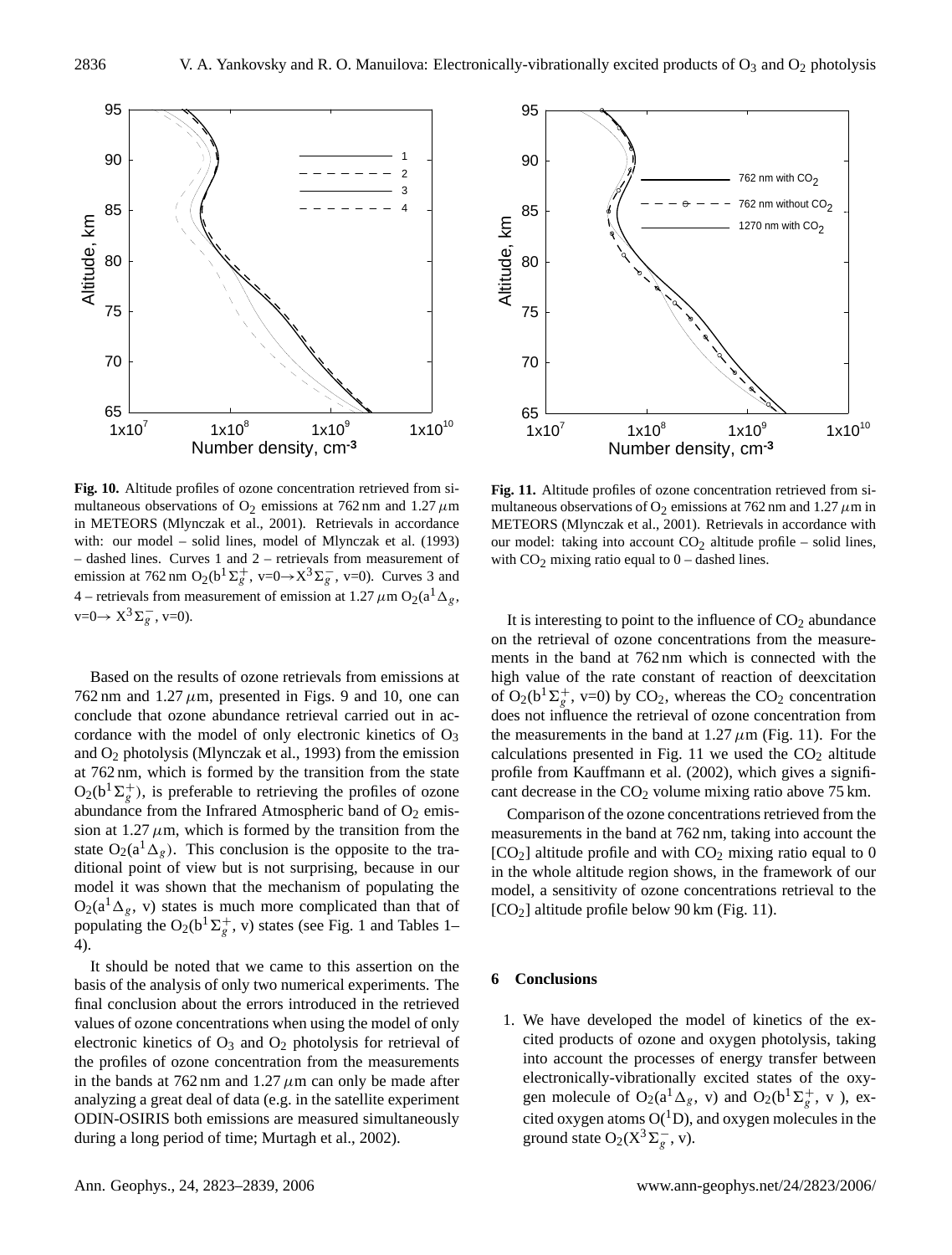- 2. Above 65 km the previous model of electronic kinetics of the excited products of the ozone and oxygen photolysis should be replaced by the model of electronicvibrational kinetics.
- 3. The proposed model allows for calculation not only of vertical profiles of the O<sub>2</sub>( $a^1 \Delta_g$ , v=0) and O<sub>2</sub>( $b^1 \Sigma_g^+$ , v=0) concentrations, but also of the profiles of [ $O_2(a^1 \Delta_g, v \le 5)$ ] and [ $O_2(b^1 \Sigma_g^+, v = 0, 1, 2)$ ]. Correspondingly, in accordance with our model, not only the intensity of the 1.27- $\mu$ m and 762-nm emissions, but also the intensity of emissions formed by transitions from electronically-vibrationally excited levels, such as  $O_2(b^1\Sigma_g^+, v=1) \rightarrow O_2(X^3\Sigma_g^-, v=0)$  at 689 nm and  $O_2(b^1\Sigma_g^+, v=2) \rightarrow O_2(X^3\Sigma_g^-, v=0)$  at 629 nm, can be calculated in the middle atmosphere. The model also enables us to calculate the number densities of  $O_2$ molecules in the ground electronic state with the vibrational quantum numbers from 1 to 35.
- 4. With the consideration of the electronic-vibrational kinetics of the excited products of the ozone and oxygen photolysis, the discrepancy between the altitude profiles retrieved from the simultaneously measured intensities of the 762-nm and 1.27- $\mu$ m emissions in the experiment METEORS (Mlynczak et al., 2001) becomes significantly smaller than it was for only the electronic kinetics model. The developed model, in principle, gives an opportunity to retrieve the ozone density profiles from different emissions formed by transitions from electronically-vibrationally excited levels of singlet  $O_2$ molecules in the middle atmosphere.
- 5. Based on the results of the numerical experiments on ozone retrievals (using the experimental ozone mixing ratio profiles from HRDI experiment (Marsh et al., 2002) and simultaneously measured emissions at 762 nm and 1.27  $\mu$ m in the experiment METEORS (Mlynczak et al., 2001)), one can conclude that in the case of the pure electronic kinetics model the ozone abundance retrieval from the emission at 762 nm is preferable to retrieving the profiles of ozone abundance from the infrared Atmospheric band of  $O_2$  emission at 1.27  $\mu$ m. Using the 1.27- $\mu$ m emission measurements for ozone concentration retrieval above 65 km is incorrect if the interpretation of experiments is carried out in accordance with models of pure electronic kinetics of  $O_3$  and  $O_2$  photolysis.

*Acknowledgements.* The authors thank T. G. Slanger (SRI International, California) and V. I. Fomichev (York University, Toronto) for providing urgently needed information and for fruitful discussions and also post-graduate student V. A. Kuleshova (St. Petersburg State University, St. Petersburg) and M. A. Shelyakhovskaya for technical assistance. This work was partly supported by RFBR grants N 02-05-65259 and 05-05-65318.

Topical Editor U.-P. Hoppe thanks N. N. Shefov and another referee for their help in evaluating this paper.

#### **References**

- Allen, M. and Frederick, J. E.: Effective photodissociation cross sections for molecular oxygen and nitric oxide in the Schumann-Runge bands, J. Atmos. Sci., 39, 2066–2075, 1982.
- Amimoto, S. T. and Wiensfeld, J. R.:  $O_2(b^1\Sigma_g^+)$  production and deactivation following quenching of  $O(^1D)$  in  $O_3/O_2$  mixtures, J. Chem. Phys., 72, 3899–3903, 1980.
- Atkinson, R., Baulch, D. L., Cox, R. A., Hampson Jr., R. F., Kerr, J. A. (Chairman), and Troe, J.: Evaluated kinetic and photochemical data for atmospheric chemistry supplement VI, IUPAC Subcommittee on Gas Kinetic Data Evaluation for Atmospheric Chemistry, J. Phys. Chem. Ref. Data, 26, 1329–1497, 1997.
- Ball, S. M., Hancock, G., and Winterbottom, F.: Product channels in the near-UV photodissociation of ozone, Faraday Discuss., 100, 215–227, 1995.
- Balakrishnan, N. and Billing, G. D.: Quantum-classical reaction path study of the reaction  $O(^3P)+O_3(^1A_1)\rightarrow 2O_2(X^3\Sigma_g^-)$ , J. Chem. Phys., 104, 23, 9482–9494, 1996.
- Billing, G. D. and Kolesnick, R. E.: Vibrational relaxation of oxygen. State to state rate constants, Chem. Phys. Lett., 200, 382– 386, 1992.
- Braithwaite, M., Davidson, J. A., and Ogryzlo, E. A:  $O_2(^1\Sigma_g^+)$  relaxation in collisions. I. The influence of long range forces in the quenching by diatomic molecules, J. Chem. Phys., 65, 771–778, 1976.
- Breig, E. L.: Statistical model for the vibrational deactivation of molecular by atomic oxygen, J. Chem. Phys., 51(10), 4539– 4547, 1969.
- Bucholtz, A., Skinner, W. R., Abreu, V. J., and Hays, P. B.: The dayglow of the  $O_2$  Atmospheric band system, Planet. Space Sci., 34, 1031–1035, 1986.
- Coletti, C. and Billing, G. D.: Vibrational energy transfer in molecular oxygen collisions, Chem. Phys. Lett., 356, 14–22, 2002.
- DeMajistre, R., Yee, J.-H., and Zhu, X.: Parameterizations of oxygen photolysis and energy deposition rates due to solar energy absorption in the Schumann-Runge continuum, Geophys. Res. Lett., 28(16), 3163–3166, 2001.
- DeMore, W. B., Golden, D. M., Hampson, R. F., Howard, C. J., Kolb, C. E., and Molina, M. J.: Chemical kinetics and photochemical data for use in stratospheric modeling, JPL Publication, 97-4, 1–128, 1997.
- Dylewski, S. M., Geiser, J. D., and Houston, P. L.: The energy distribution, angular distribution, and alignment of the  $O(^1D)$ fragment from the photodissociation of ozone between 235 and 305 nm, J. Chem. Phys, 115, 7460–7473, 2001.
- Green, J. G, Shi, J., and Barker, J. R.: Photochemical kinetics of vibrationally excited ozone produced in the 248 nm photolysis of O2/O3 mixtures, J. Phys. Chem. A, 104, 6218–6226, 2000.
- Hady-Ziane, S., Held, B., Pignolet, P., Peyrous, R., and Coste, C.: Ozone generation in an oxygen-fed wire-to-cylinder ozonizer at atmospheric pressure, J. Phys. D: Appl. Phys., 25, 677–685, 1992.
- Harris, R. D. and Adams, G. W.: Where does the  $O(^1D)$  energy go?, J. Geophys. Res. A, 88, 4918–4928, 1983.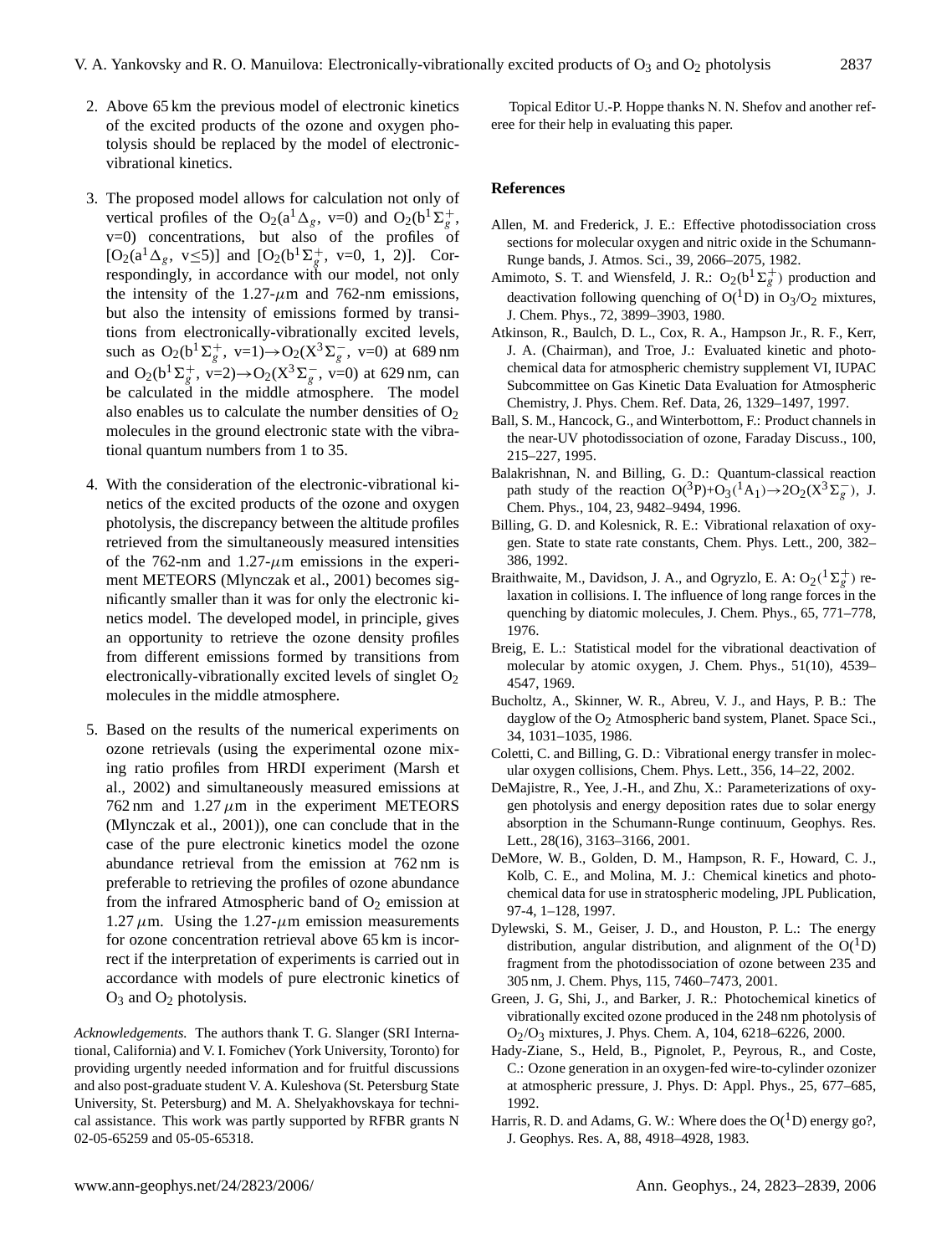- Hwang, E. S., Bergman, A., Copeland, R. A., and Slanger, T. G.: Temperature dependence of the collisional removal of  $O_2(b^1\Sigma_g^+)$  $v=1$  & 2) at 110–260 K, and atmospheric applications, J. Chem. Phys., 110, 18–24, 1999.
- Kalogerakis, K. S., Copeland, R. A., and Slanger, T. G.: Collisional removal of O<sub>2</sub>( $b^{1} \Sigma_{g}^{+}$ , v=2, 3), J. Chem. Phys., 116, 4877–4885, 2002.
- Kalogerakis, K. S., Copeland, R. A., and Slanger, T. G.: Vibrational energy transfer in  $O_2(X^3\Sigma_g^-$ , v=2, 3)+O<sub>2</sub> collisions at 330 K, J. Chem. Phys., 123, 044303, doi:10.1063/1.1982788, 2005.
- Kaufmann, M., Gusev, O. A., Grossmann, K. U., Roble, R. G., Hagan, M. E., Hartsough, C., and Kutepov, A. A.: The vertical and horizontal distribution of  $CO<sub>2</sub>$  densities in the upper mesosphere and lower thermosphere as measured by CRISTA, J. Geophys. Res. D, 107, 8182, doi:10.1029/2001JD000704, 2002.
- Keating, G. M., Pitts, M. C., and Chen, C.: Improved reference models for middle atmosphere ozone Book: Middle Atmosphere Program, Handbook for MAP, 31, 37–49, 1989.
- Klais, O., Laufer, A. H., and Kurylo, M. J.: Atmospheric quenching of vibrationally excited O<sub>2</sub>(a<sup>1</sup> $\Delta$ <sub>g</sub>), J. Chem. Phys., 73, 2696– 2699, 1980.
- Klingshirn, H. and Maier, M.: Quenching of the  $O_2(a^1\Delta_g)$  state in liquid isotopes, J. Chem. Phys., 82, 714–719, 1985.
- Koppers, G. A. A. and Murtagh, D. P.: Model studies of the influence of  $O<sub>2</sub>$  photodissociation parameterizations in the Schumann-Runge bands on ozone related photolysis in the upper atmosphere, Ann. Geophys., 14, 68–79, 1996, [http://www.ann-geophys.net/14/68/1996/.](http://www.ann-geophys.net/14/68/1996/)
- Krupenie, P. H.: The spectrum of Molecular Oxygen, J. Phys. Chem. Ref. Data, 1, 423–521, 1972.
- Lee, L. C. and Slanger, T. G.: Observation on  $O(^1D \rightarrow ^3P)$  and  $O_2(b^1\Sigma_g^+\rightarrow X^3\Sigma_g^-)$  following  $O_2$  photodissociation, J. Chem. Phys., 69, 4053–4060, 1978.
- Llewellyn, E. J. and McDade, I. C.: A reference model for atomic oxygen in the terrestrial atmosphere, Adv. Space Res., 18, 209– 226, 1996.
- Lopez-Gonzalez, M. J., Lopez-Moreno, J. J., and Rodrigo, R.: The altitude profile of the infrared atmospheric system of  $O_2$  in twilight and early night: derivation of ozone abundance's, Planet. Space Sci., 40, 1391–1397, 1992.
- Lopez-Puertas, M., Zaragoza, G., Kerridge, B. J., and Taylor, F. W.: Non-local thermodynamic equilibrium model for  $H<sub>2</sub>O$  6.3 and 2.7  $\mu$ m bands in the middle atmosphere J. Geophys. Res. D, 100, 9131–9147, 1995.
- Manuilova, R. O., Yankovsky, V. A., Semenov, A. O., Gusev, O. A., Kutepov, A. A., Sulakshina, O. N., and Borkov, Yu. G.: Non-equilibrium emission of the middle atmosphere in the IR ro-vibrational water vapor bands, Atmos. Oceanic Opt., 14, 864– 867, 2001.
- Marsh, D. R., Skinner, W. R., Marshall, A. R., Hays, P. B., Ortland, D. A., and Yee, J.-H.: High resolution Doppler imager observations of ozone in the mesosphere and lower thermosphere, J. Geophys. Res. D, 107(D19), 4390, doi:10.1029/2001JD001505, 2002.
- Michelsen, H. A., Salawitch, R. J., Wennberg, P. O., and Anderson, J. G.: Production of  $O({}^1D)$  from photolysis of  $O_3$ , Geophys. Res. Lett., 21, 2227–2230, 1994.
- Mlynczak, M. G., Solomon, S. C., and Zaras, D. S.: An updated model for  $O_2(^1\Delta_g)$  concentrations in the mesosphere and lower

mesosphere and implications for remote sensing of ozone at  $1.27 \mu$ m, J. Geophys. Res. D, 98, 18 639–18 648, 1993.

- Mlynczak, M. G. and Marshall, B. T.: A reexamination of the role of solar heating in the  $O_2$  atmospheric and infrared Atmospheric bands, Geophys. Res. Lett., 23, 657–660, 1996.
- Mlynczak, M. G., Morgan, F., Yee, J.-H., Espy, P., Murtagh, D., Marshall, B. T., and Schmidlin, F.: Simultaneous measurements of the O<sub>2</sub>( $a^1 \Delta_g$ ) and O<sub>2</sub>( $b^1 \Sigma_g^+$ ) airglows and ozone in the daytime mesosphere, Geophys. Res. Lett., 28, 999–1002, 2001.
- Murtagh, D., Frisk, U., Merino, F., et al.: An overview of the Odin atmospheric mission, Can. J. Phys., 80, 309–319, 2002.
- Olemskoy, I. V.: Updating of algorithm of allocation structural features, Vestn. S. – Petersburg Univ., Ser. 10: Prikl. Matem., 55–64, 2006.
- Pejakovic, D. A., Wouters, E. R., Phillips, K. E., Slanger, T. G., Copeland, R. A., and Kalogerakis, K. S.: Collisional removal of by  $O<sub>2</sub>$  at thermospheric temperatures. J. Geophys. Res. A, 110, 03308, doi:10.1029/2004JA010860, 2005.
- Polack, L. S.: Non equilibrium chemical kinetics. Science Press, Moscow, 1979.
- Reddmann, T. and Uhl, R.: The H Lyman- $\alpha$  actinic flux in the middle atmosphere, Atmos. Chem. Phys., 3, 225–231, 2003, [http://www.atmos-chem-phys.net/3/225/2003/.](http://www.atmos-chem-phys.net/3/225/2003/)
- Rodrigo, R., Lopez-Moreno, J. J., Lopez-Puertas, M., Moreno, F., and Molina, A.: Neutral atmospheric composition between 60 and 220 km: a theoretical model for mid-latitudes, Planet. Space Sci., 34, 723–743, 1986.
- Sica, R. J. and Lowe, R. P.: Inferring middle atmospheric ozone height profiles from ground-based measurements of molecules oxygen emissions rates, 2. Comparison with the  $O_2(a^1\Delta_g)$  (0, 1) band measurements at sunset, J. Geophys. Res. D, 98, 1051– 1055, 1993a.
- Sica, R. J. and Lowe, R. P.: Inferring middle atmospheric ozone height profiles from ground-based measurements of molecules oxygen emissions rates, 3. Can twilight measurements of the Atmospheric band be used to retrieve an ozone density profile, J. Geophys. Res. D, 98, 1057–1067, 1993b.
- Skinner, W. R. and Hays, P. B.: Brightness of the  $O_2$  Atmospheric bands in the daytime thermosphere, Planet. Space Sci., 33, 17– 22, 1985.
- Slanger, T. G.: Studies on highly vibrationally-excited  $O_2$ , AIAA-97-2502, 32nd Thermophysics Conference, 23–25 June 1997/Atlanta, GA1997, 1997.
- Slanger, T. G. and Copeland, R. A.: Energetic oxygen in the upper atmosphere and the laboratory, Chem. Rev., 103, 4731–4765, 2003.
- Sparks, R. K., Carlson, L. R., Snobatake, K., Kowalczyk, M. L., and Lee, Y.T.: Ozone photolysis: A determination of the electronic and vibrational state distributions of primary products, J. Chem. Phys., 72, 1401–1402, 1980.
- Streit, G. E., Howard, C. J., Schmeltekopf, A. L., Davidson, J. A., and Schiff, H. I.: Temperature dependence of  $O(^1D)$  rate constants for reactions with  $O_2$ ,  $N_2$ ,  $CO_2$ ,  $O_3$ ,  $H_2O$ , J. Chem. Phys., 65, 11, 4761–4764, 1976.
- Svanberg, M., Pettersson, J. B. C., and Murtagh, D.: Ozone photodissociation in the Hartley band: A statistical description of the ground state decomposition channel  $O_2(X^3\Sigma_g^-) + O(^3P)$ , J. Chem. Phys., 102, 8887–8896, 1995.
- Thelen, M. A., Gejo, T., Harrison, J. A., and Huber, J. R.: Photodis-